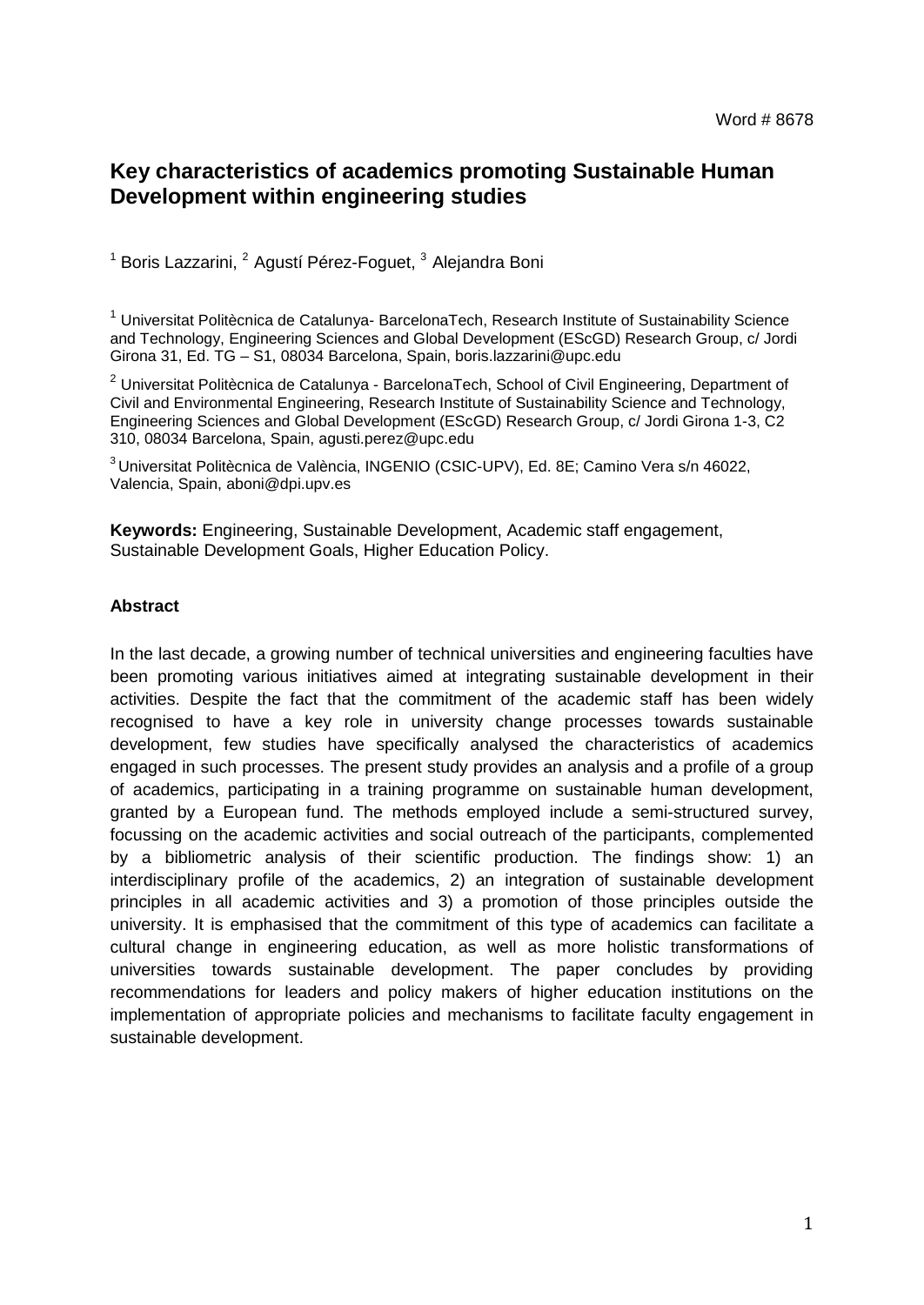# **Highlights:**

- Engineering academics engaged SD are 'connectors' within and beyond university boundaries.
- Engineering academics engaged in SD conduct interdisciplinary research activities.
- HEI should explore appropriate policies and mechanisms to engage academics in SD.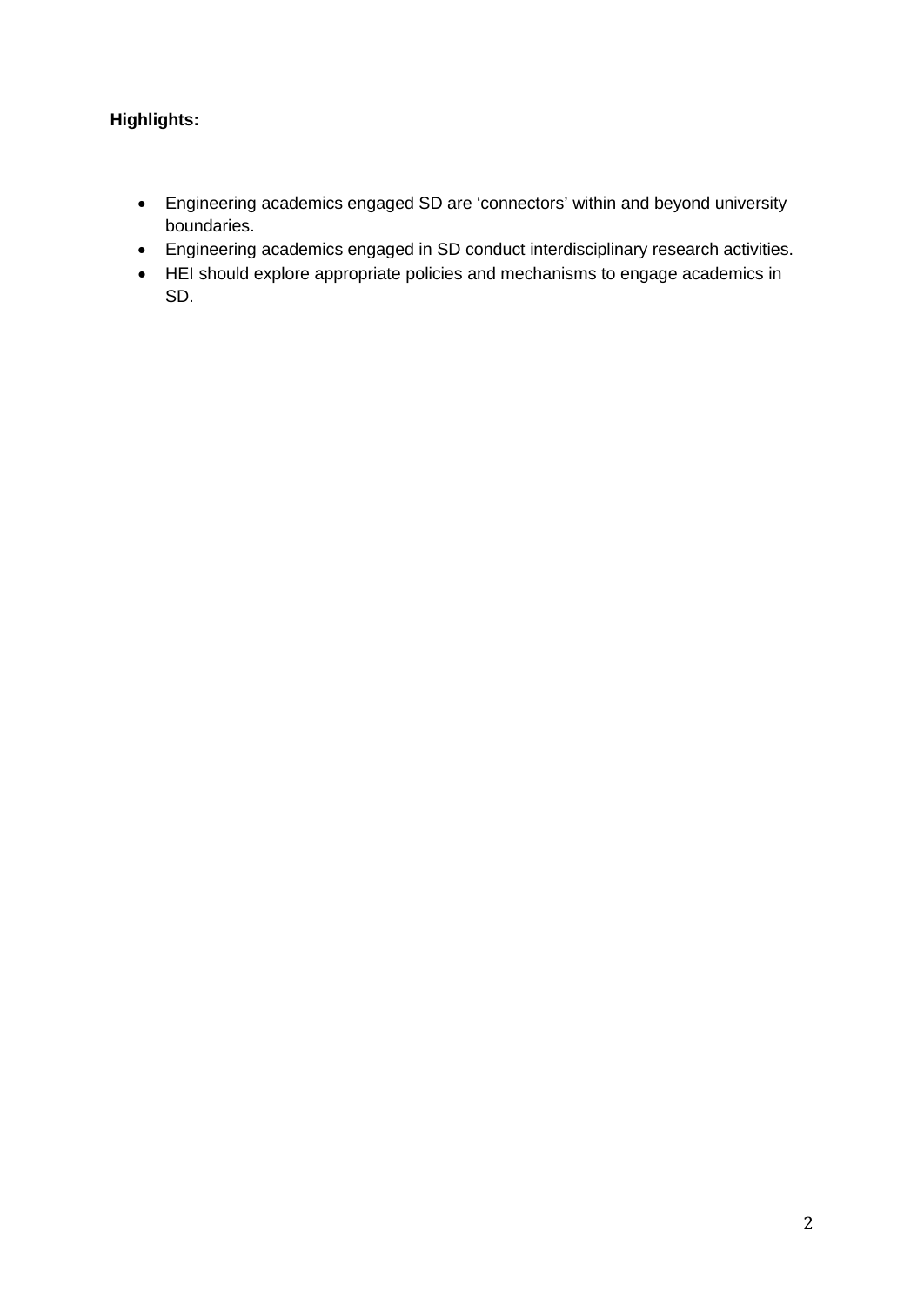### **1. Introduction**

Over the past few decades we have witnessed an increased political will in relation to Sustainable Development (SD), which has been identified as one of the greatest challenges that our societies are facing. This process of growing social recognition has guided the UN Millennium Project (UN Millennium Project, 2005) and the Post-2015 Development Agenda, leading to the final adoption of the Sustainable Development Goals (SDG) (United Nations, 2015).

Societal awareness of global challenges has increased tremendously in the last decade. This reflects wider societal debates that particularly concern higher education. The United Nations Decade of Education for Sustainable Development (DESD) 2005–2014 promoted the integration of the principles of Education for Sustainable Development (ESD) across all levels and aspects of education, with the goal of fostering a more sustainable society. Among the major achievements of the DESD we can highlight: i) a general reorientation of a number of education programmes, addressing and integrating sustainability issues at different levels; ii) an increasing convergence between sustainable development agendas and education agendas; and iii) the increase of important pedagogical innovations. Nonetheless, the final report indicates that more efforts are needed to further transform learning and training environments, especially by building the capacity of educators and trainers to properly integrate SD into their academic functions (UNESCO, 2014).

In response to this growing call, an increasing number of higher education institutions (HEI) have been engaged in incorporating SD into their systems (Lozano et al., 2015), reconsidering university policies (Wals, 2014), and the content of their curricula (Lozano and Lozano, 2014; von Blottnitz et al., 2015). Nevertheless, SD is not yet comprehensively integrated into higher education systems (Mulder et al., 2015) and the pace of change has been little and slow (Watson et al., 2013). Scientists and scholars have analysed and discussed the multiple barriers that hinder the consolidation of SD into higher education (Ferrer-Balas et al., 2008; Lozano, 2006; Velazquez et al., 2006). In a more recent study, Verhulst and Lambrechts (2014) associate these barriers with different factors, such as: i) the lack of awareness or interest academics, students and staff have concerning SD issues; ii) the structure of higher education, characterised to be conservative and disciplinary with strong resistance to change in the functions of education and research; and iii) the lack of resources and adequate institutional support.

Despite there being many examples of SD implementation throughout the higher education system, those efforts made in universities are generally compartmentalised (Lozano et al., 2015). Contextually, scientific literature highlights that the role of academic staff engaged in sustainability practices in the different functions of universities is essential in order to promote transformation at university level (Krizek et al., 2012; Lozano, 2006) and to better connect with the wider society (Ferrer-Balas et al., 2008). These academics, often heralded as 'sustainability champions' (Lozano, 2006) are generally not sufficiently supported nor incentivised by academic institutions (Hoover and Harder, 2014). For these reasons, reconsidering the role of academics engaged with SD as agents of change within university institutions and as interfacial connectors between universities and societal organisations is of primary importance to enhance university transformation (Hugé et al., 2018). Limited research is available on the research and academic profiles of academics integrating SD into their practice.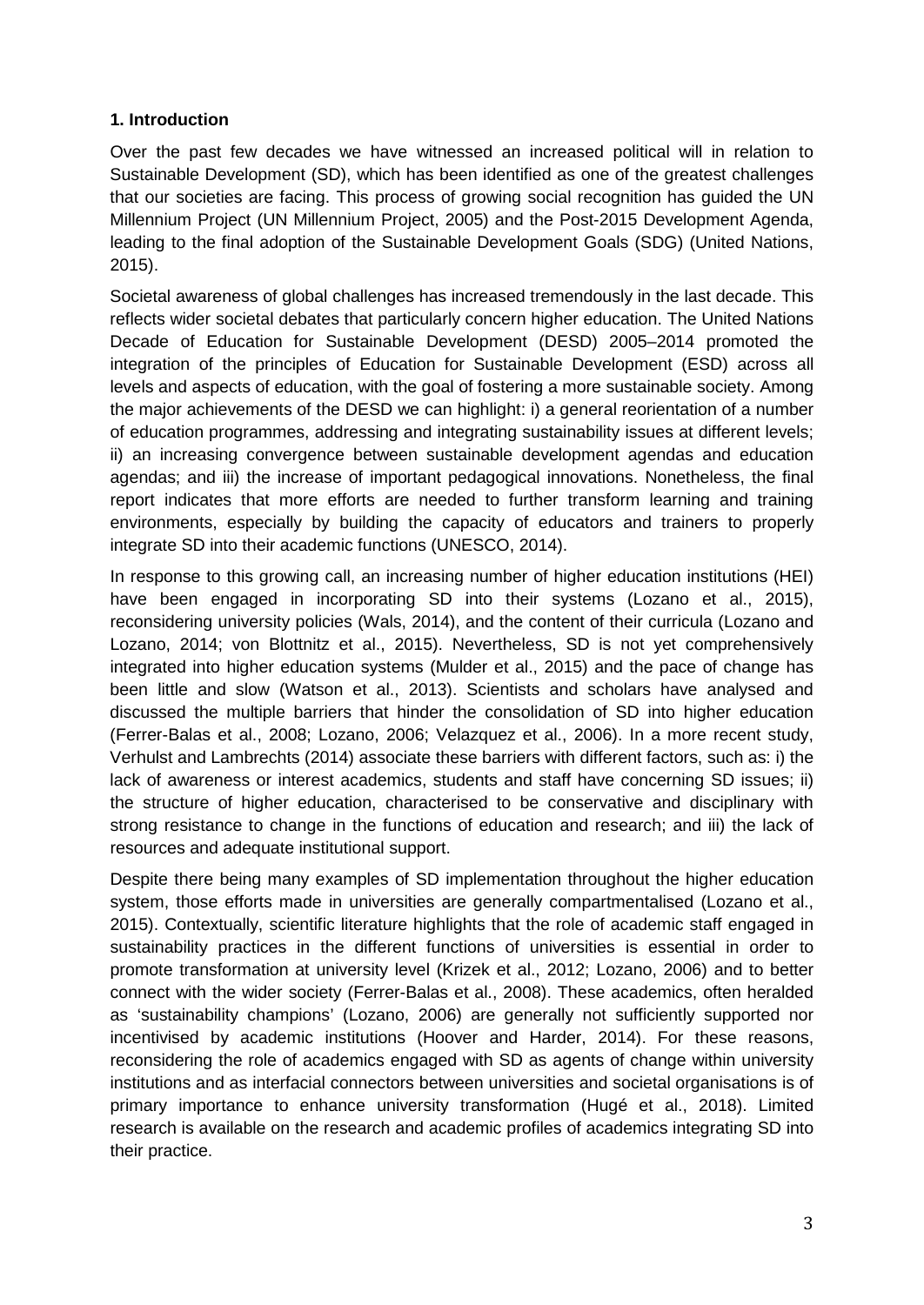Bearing this context in mind, this article aims to provide evidence to answer the question: are there any common patterns in the academic profile of academics engaged in SD practices? The research is designed to answer this question through a mixed approach. On the one hand, through a semi-structured survey aimed at analysing academic aspects such as: teaching innovation, the relation between teaching and research, the integration of SDGs in teaching and research, social outreach and collaboration, etc. On the other hand, through a bibliometric analysis – to expand the research profile of academics engaged in sustainability.

To accomplish this task, data have been collected by distributing the survey to a group of academics involved, at different levels, in the training activities promoted in the framework of the European initiative "Global Dimension in Engineering Education", a collaborative project promoted by a consortium of technical universities and Non-Governmental Organisations (NGO), aimed at improving the competences of academics in Sustainable Human Development (SHD). The bibliometric analysis was carried out by using maps of science, and focused on the academics that answered the survey.

The rest of the paper is structured as follows. The second section contains scientific literature on academic staff engagement, specifically focusing on technical universities. The third section describes the GDEE initiative. The fourth section introduces the research methods. The fifth section describes the empirical results. The sixth section contains the discussion of the findings. Finally, the seventh section presents our conclusions and proposes recommendations.

#### **2. Academic staff engagement in technical universities**

Technical faculties and universities are particularly susceptible to barriers to change concerning SD. The main reason is that engineering education is primarily focused on technical aspects and, traditionally, there have not been many opportunities to develop broader knowledge and skills to respond to the complexity of global problems related to SD, as reported by Crofton (2000). Despite the calls for a reform of engineering curricula to integrate SD (Watson et al., 2013), and the need to restructure teaching approaches (Leal Filho and Nesbit, 2016), engineering methods and tools are still characterised by a strong practical orientation and mostly focus on finding and implementing solutions that work with certainty and predictability (Halbe et al., 2015). Responses to calls for curricula reform in engineering are, in general, relatively limited (Fenner et al., 2005; Lozano and Lozano, 2014; von Blottnitz et al., 2015). It is worth highlighting specific approaches and strategies aimed at integrating SD principles into technical universities (Egelund Holgaard et al., 2016; Lozano et al., 2015; Rose et al., 2015). In addition, complementary perspectives have focused on promoting the convergence between engineering and development studies (Boni and Pérez-Foguet, 2008; Pérez-Foguet et al., 2005), following the theoretical framework of Sustainable Human Development (SHD) (Absell, 2015). However, significant updates of engineering curricula seem to be relatively limited (Davidson et al., 2010), and much of the strategies adopted by technical universities have primarily focused on developing individual courses on SD (von Blottnitz et al., 2015).

Various recommendations addressing academics have been proposed to trigger cultural change in an environment characterised by dominant structures based on technical paradigms and strong disciplinarity (Egelund Holgaard et al., 2016; Mulder et al., 2012;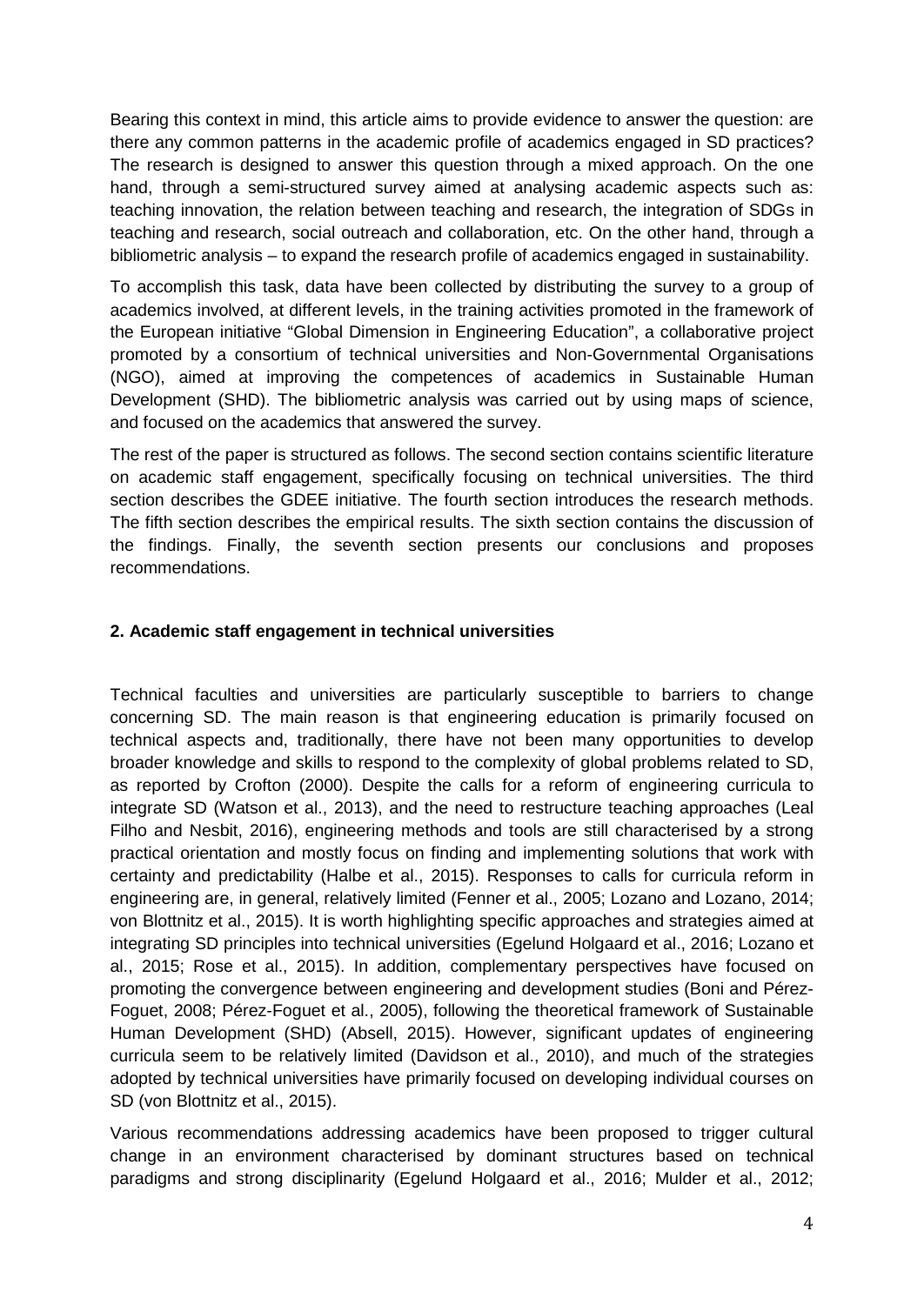Sammalisto et al., 2015). Lozano (2006) recommends "detecting, engaging and empowering the individuals who are already convinced with the idea, making them SD champions to help them achieve a multiplier effect throughout the entire organisation". Nonetheless, it is widely recognised that HEI often do not provide adequate institutional support and incentives for those academics willing to integrate SD into their teaching and research activities (Hoover and Harder, 2014), and the majority of endeavours are primarily made for the personal satisfaction of overcommitted academics, and most go unrewarded (Krizek et al. 2012). In the case of engineering, activities not falling within the disciplinary context of the core technical content are often not fully recognised during the evaluation of teaching and research merits. The literature analysing the education of engineers for SD and its relevant challenges, emphasises the need for complementary approaches to foster changes in engineering curricula (Krogh Hansen et al., 2014; Mulder et al., 2012). Specifically, the scholars point out that top-down institutional support has to be complemented with bottom up initiatives, aimed at further engaging motivated academics. It is vital, thus, to effectively tackle this shortcoming, identifying the drivers to foster the empowerment and the active engagement of academics in sustainability education and research.

Ferrer-Balas et al. (2008), in a work comparing sustainability transformation across seven scientific-based and technical universities worldwide, discuss barriers as well as internal and external drivers of university transformation towards SD. The research conclusions point out that, on the one hand, among the various factors that affect transformation towards SD, the main barrier to overcome is "the lack of an incentive structure for promoting changes at the individual level". On the other hand, the authors highlight the main driver affecting transformation as the existence of "connectors" with society. Specifically, connectors are identified with networks of people engaging in interactions between departments or with nonacademic societal entities. These connectors can be interdisciplinary research groups as well as professors or groups engaged with societal challenges. Language, practices, approaches and incentives adopted by connectors can influence diverse actors of universities, encouraging the creation of a critical mass of professionals engaged with SD (Ferrer-Balas et al., 2010).

Recent literature reinforces these findings. The promotion of change at the individual level as a starting point to bring about greater change has been emphasised in current research (Barth and Rieckmann, 2012; Cebrián et al., 2015; Hoover and Harder, 2014). However, support and appropriate incentive structures aimed at maximising academic engagement are still lacking (Krizek et al., 2012; Wood et al., 2016). Furthermore, which kind of incentive structures should be offered to academics appears to be still largely undefined, with a risk of oversimplification (such as the increase of research funding, fostering career perspective, etc.). In fact, the literature highlights that the perceived role of academics involved in SD has been changing, above all over the last decade, due to increasing and contradictory pressures of the globalisation of higher education and the competition between universities in global networks (White, 2015). The increased relevance of rankings, benchmarking and the focus on scientific and economic productivity of HEI, has turned academics, according to Morrissey (2013), into "economic units of use" where managing tasks and achieving 'business' targets have exceeded traditional goals, such as excellent teaching. Contextually, recent research highlights different "academic identities" among sustainability champions committed to embedding sustainability in curricula and pedagogy (Wood et al., 2016). Accordingly, engaged academics give meaning to their role as educators in their efforts towards the integration of sustainability in their teaching approaches, through personal motivation and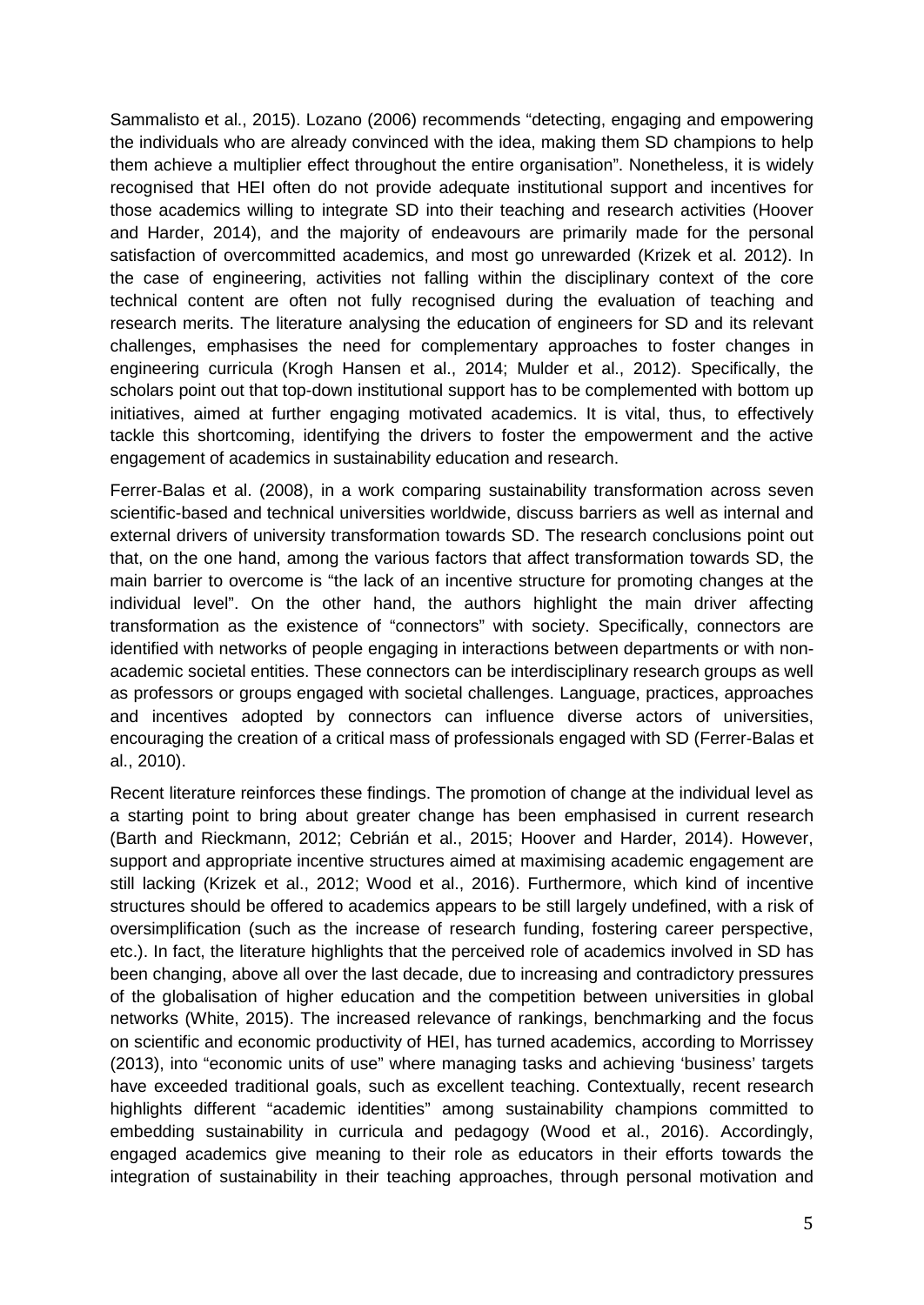different narratives that emphasise a diverse and personal way to engage with and practice SD (ibid.). Therefore, further research is needed to define incentives and institutional approaches to maximise the long-term organisational impact of SD champions.

The existence of 'connectors' with other research groups inside universities and with society at large is undoubtedly an essential driver to promote transformation towards SD. In this sense, it is widely accepted that to address sustainability challenges – namely, complex multi-stakeholder problems of high social and environmental relevance – it is necessary to have approaches that transcend the boundaries of disciplines and the boundaries of universities themselves, including diverse perspectives and knowledge of non-scientific stakeholders in research processes (Gaziulusoy and Boyle, 2013; Lang et al., 2012; Wals, 2014). Nonetheless, the overspecialisation of research and the fragmentation of knowledge through disciplinary boundaries are still common in engineering faculties (Halbe et al., 2015), and 'connection' – within university borders and with society as a whole – should be enhanced in order to overcome this shortcoming. In fact, there is a claim of more permanent relations between universities and external non-academic partners (Mulder et al., 2012; Velazquez et al., 2006), and to foster the collaboration with international networks to accelerate SD learning and transformation (Withycombe Keeler et al., 2016).

## **3. The GDEE initiative**

The GDEE initiative is a European network whose aim is to increase the awareness, critical understanding and attitudinal values of undergraduates and postgraduate students in technical universities across Europe in connection with SHD and its relationship with technology. This objective was tackled by integrating SHD as a cross-cutting issue in teaching activities, improving the competences of academics, and through engaging both staff and students in initiatives related to SHD. It started in 2012 as a collaborative project between a consortium of European Universities and NGOs in Spain, Italy and the United Kingdom funded by EuropeAid, and was completed at the end of 2015.

The pedagogical approach, based on the previous works of project partners (Boni and Pérez-Foguet, 2008; Pérez-Foguet et al., 2005), has been extensively described elsewhere (Pérez-Foguet et al., 2018; Trimingham et al., 2016). For the purpose of this research, it is worth mentioning that the project strategy was based on a continuous professional development approach addressing academics focused on three main areas: competences, connectivity and collaboration.

1. Competences: enhancing the competences of academics and students with regard to their understanding of SHD issues and their capability to mainstream them in the academic curricula;

2. Connectivity: enhancing the capability of academic institutions to connect and share efforts within and across EU Member States as well as share and disseminate results and best practices regarding the integration of MDGs/SDGs into technology studies;

3. Collaboration: enhancing the ability to work with other stakeholders, notably Non-Governmental Organisations (NGOs) in order to advance a more practical dimension to the work carried out at academic levels.

Through activities related to each one of these three areas the project has been promoted by emphasising the integration of a Global Dimension (GD) of engineering education. The focus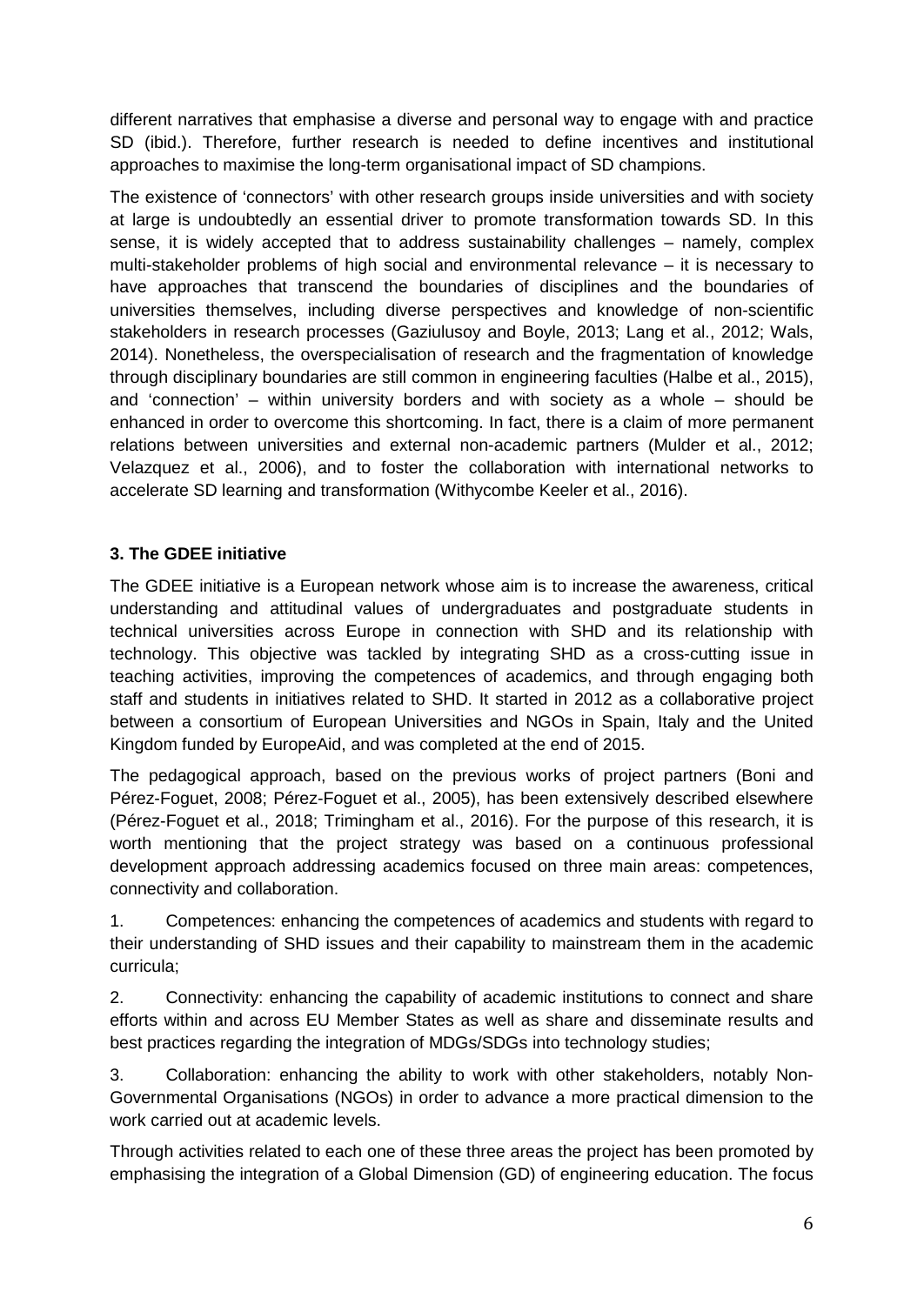on the GD encourages students to think of themselves as global citizens and thus promote a sense of global social responsibility. This specific approximation on the incorporation of SD into academic activities, expressly promotes an understanding of different issues related to global development: extreme poverty, human rights, globalisation, equality issues and environmental challenges. This emphasis on the global impact of engineering activities worldwide integrates other agendas related to development contexts, such as: sustainable development, humanitarian engineering and ethics. However, the benefits of including a GD is that it can help students make links with the complexities of the real world, and enable them to think of themselves as actors able to play an active role in poverty reduction, human rights issues, and conflict resolution. The composition of the consortium, comprising universities and NGOs, reflects the approach promoted with this initiative: fostering the cooperation between NGOs and academia as key factors in reinforcing the presence of SHD in formal teaching programmes at all levels of engineering education (Zolezzi et al., 2013).

According to this strategy, the project included different complementary activities aimed at up-skilling, motivating and engaging academics with development issues, as well as promoting sustainability issues in engineering education. Among the main project outcomes, nine online courses were developed in order to increase the competences and abilities of academic staff of technical or science-based universities to integrate development-related issues into their teaching and research activities. For the implementation of each course, a set of training materials was developed by selected European experts in this field (GDEE, 2014), as well as a set of teaching resources aimed at supporting lecturers at integrating sustainability issues in teaching activities (GDEE, 2015). All these resources are available online at the project website (http://gdee.eu/) distributed as Open Educational Resources.

At the time of the completion of the project, in April 2015, the GDEE community comprised of almost five hundred members from a total of eighty-four different universities. The network includes different profiles, mostly academics but also non-academic experts in the field of development (from NGOs, development training centres, and engineering organisations). Some of them were directly involved in the activities of the project; others are participants who attended online GDEE courses offered in the three partner countries; and a further group are academics or professionals interested in joining the activities of the network. With respect to this research, it is worth mentioning that almost one hundred professionals, mostly academics, have closely collaborated in developing training and teaching materials as well as in the delivery, coordination and evaluation of online courses. On the other hand, more than two hundred people, mostly academics, enrolled in one or more online courses, with a total of 885 enrolments.

### **4. Methods**

Starting from the context described earlier, this research aims to analyse and characterise a group of academics of the GDEE community, in order to enhance the understanding of the academic profile of academics engaged in SD issues in order to:

- identify the characteristics and common patterns of this community;
- foster the replicability of the initiative in different contexts.

The group comprises 90 academics with different degrees of expertise and involvement in SD practices, but who are all engaged and interested in integrating sustainability. On the one hand, 43 contributors who are experts in SHD, who closely collaborated in the development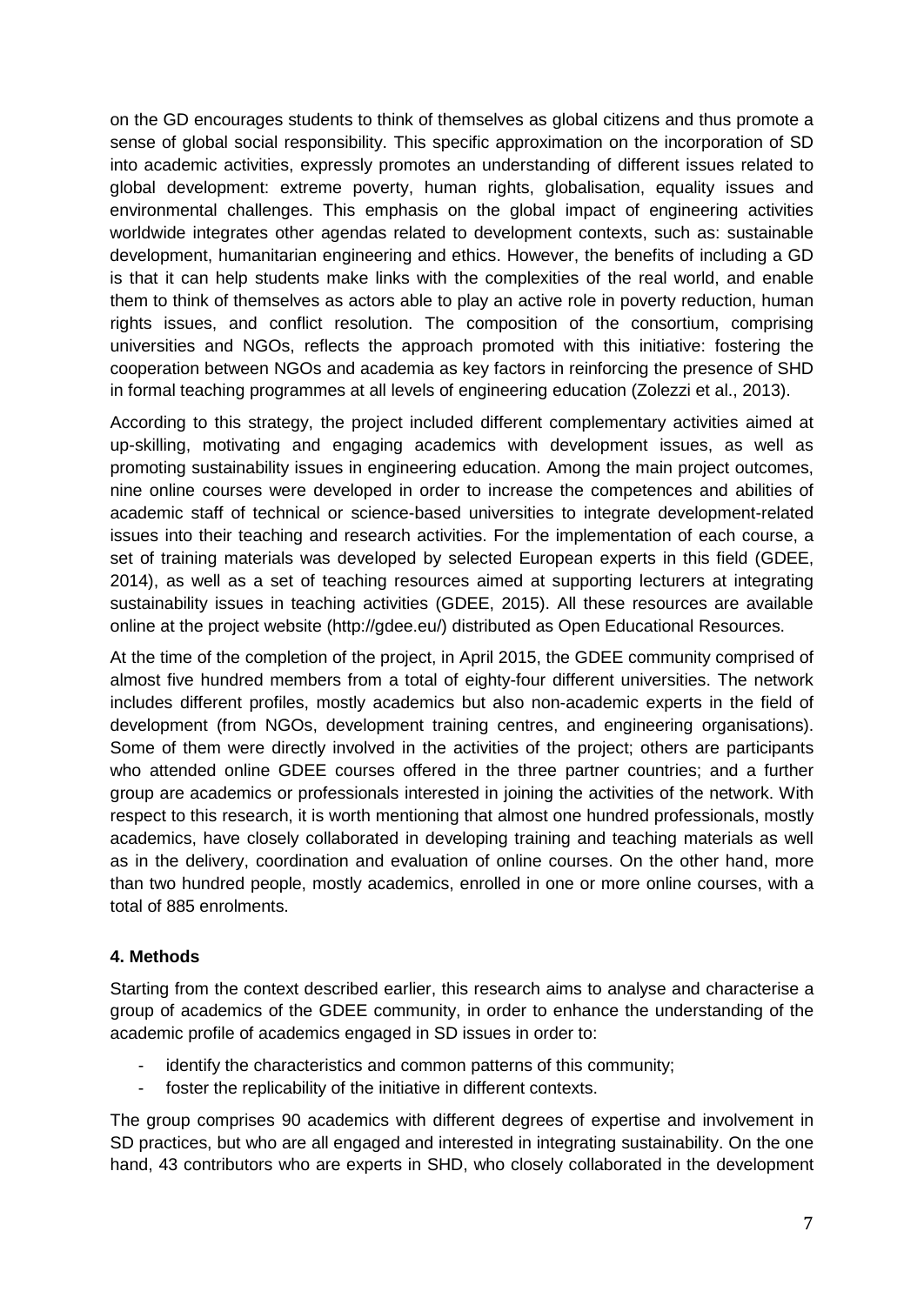of training materials as well as in the delivery of online courses. On the other hand, 47 participants who are academics from engineering or science-based Spanish universities, who completed one or more courses offered through the Spanish virtual platform.

Methods included: i) an analysis of a semi-structured survey aimed at deepening the understanding of the academic profile of academics involved in activities related with SD; and ii) a bibliometric analysis of the scientific publications of those academics that have completed the survey in order to expand their scientific profile.

## **4.1 Semi-structured survey**

A survey aimed at broadening the understanding of the academic profile of academics engaged in GDEE activities was carried out.

Following the work of Larrán-Jorge et al. (2015), as a reference point for the design and validation process of the questionnaire, the data collection tool was designed and validated through different steps. First of all, an extensive literature review was performed to design the survey. Various fields were explored prior to identifying a list of potential items to be included in the survey, such as: teaching innovation (Segalàs et al., 2010, 2009; Wiek et al., 2011), outreach (Lozano-García et al., 2006), SD research (Clark and Dickson, 2003; Kajikawa et al., 2007), academic satisfaction towards accreditation (Byrne et al., 2013; Caballero Rodríguez, 2013). Then, based on Foxcroft's methods (Foxcroft et al., 2004), two survey validations were conducted: the first involving a group of researchers belonging to the GDEE Spanish universities partners; and the second involving a group of academics of the Institute of Sustainability Science and Technology of the Polytechnic University of Catalonia.

The survey was divided into six categories:

- 1. Academic profile of the respondents (affiliation, accredited years of teaching and research)
- 2. Teaching activities: including specific information on subjects taught by respondents (such as student evaluation and grading criteria) and engagement of respondents in teaching innovation activities.
- 3. Research activities: including the main research fields of respondents, especially focusing on the relation between research and teaching activities.
- 4. Degree of integration of SDGs in the teaching and research activities of respondents, as well as the perceived relation between crosscutting competences adopted by HEI and SDGs.
- 5. Social outreach and collaboration: entities with which respondents regularly cooperate and the type of collaboration.
- 6. Perception of the recognition/evaluation of academics merits including university evaluation and regional/national accreditation agencies.

The survey was comprised of 23 closed-ended questions, mostly employing a 5 point Likert scale from 'totally disagree' to 'totally agree', as well as ranking and multiple-choice questions, which were complemented with 13 open-ended questions to ask respondents for broader information based on their experience on various academic issues. Table 1 shows the survey structure in detail.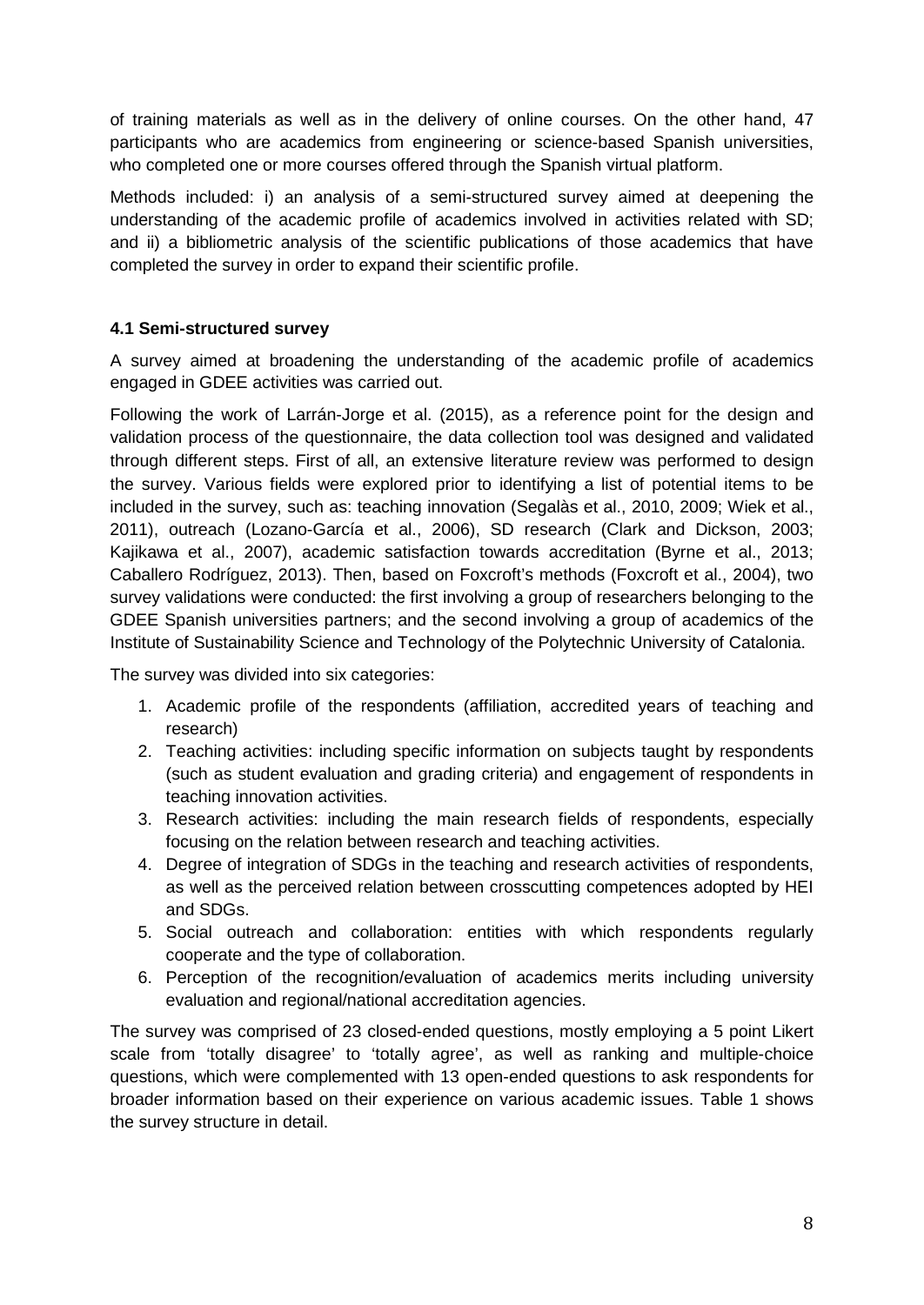#### **Table 1.** Survey structure

| Academic profile of the respondents                                             |                                       |  |  |
|---------------------------------------------------------------------------------|---------------------------------------|--|--|
| Professional data                                                               | Open-ended questions                  |  |  |
| <b>Teaching activities</b>                                                      |                                       |  |  |
| Subjects taught                                                                 | Open-ended questions                  |  |  |
| Evaluation and grading criteria                                                 | Open-ended questions                  |  |  |
| Engagement in teaching innovation activities                                    | Likert scale; Open-ended<br>questions |  |  |
| <b>Research activities</b>                                                      |                                       |  |  |
| UNESCO nomenclature for fields of science and technology                        | Open-ended questions                  |  |  |
| Relation between research and teaching                                          | Likert scale; Open-ended<br>questions |  |  |
| <b>Sustainable Development Goals</b>                                            |                                       |  |  |
| Degree of integration of SDGs in teaching and research                          | Likert scale                          |  |  |
| Relation between SDGs and university transversal<br>Likert scale<br>competences |                                       |  |  |
| Social outreach and collaboration                                               |                                       |  |  |
| Collaboration with social entities                                              | Likert scale; Multiple-choice         |  |  |
| Research dissemination channels<br>Ranking                                      |                                       |  |  |
| Perception of the recognition/evaluation of academic merits                     |                                       |  |  |
| University monitoring of academic activities                                    | Multiple-choice                       |  |  |
| Recognition of academic merits and promotion procedures                         | Likert scale; Open-ended<br>questions |  |  |

The aim of the survey was not to assess the engagement of academics in each specific SDG, but rather to identify the degree of integration of SDGs concept in the respondents' teaching and research activities, specifically those related to engineering. For this reason, SDGs were grouped into twelve items, described in Table 2.

| Table 2. Sustainable Development Goals grouping |  |  |
|-------------------------------------------------|--|--|
|-------------------------------------------------|--|--|

| <b>Description</b>                                         | <b>SDG</b>    |
|------------------------------------------------------------|---------------|
| End of poverty and hunger                                  | (SDGs 1, 2)   |
| Ensure healthy lives and well-being                        | (SDG 3)       |
| Inclusive, equitable and quality education                 | (SDG 4)       |
| Reduce inequalities and achieve gender equality            | (SDGs 5, 10)  |
| Clean water and sanitation                                 | (SDG 6)       |
| Affordable and clean energy                                | (SDG 7)       |
| Promotion of decent work and sustainable industrialisation | (SDGs 8, 9)   |
| Sustainable cities/communities and sustainable production  |               |
| and consumption patterns                                   | (SDGs 11, 12) |
| Climate change adaptation                                  | (SDGs 13)     |
| Conservation and sustainable use of ecosystems             | (SDGs 14, 15) |
| Promotion of peace, justice and strong institutions        | (SDG 16)      |
| Promotion of global partnership for SD                     | (SDG 17)      |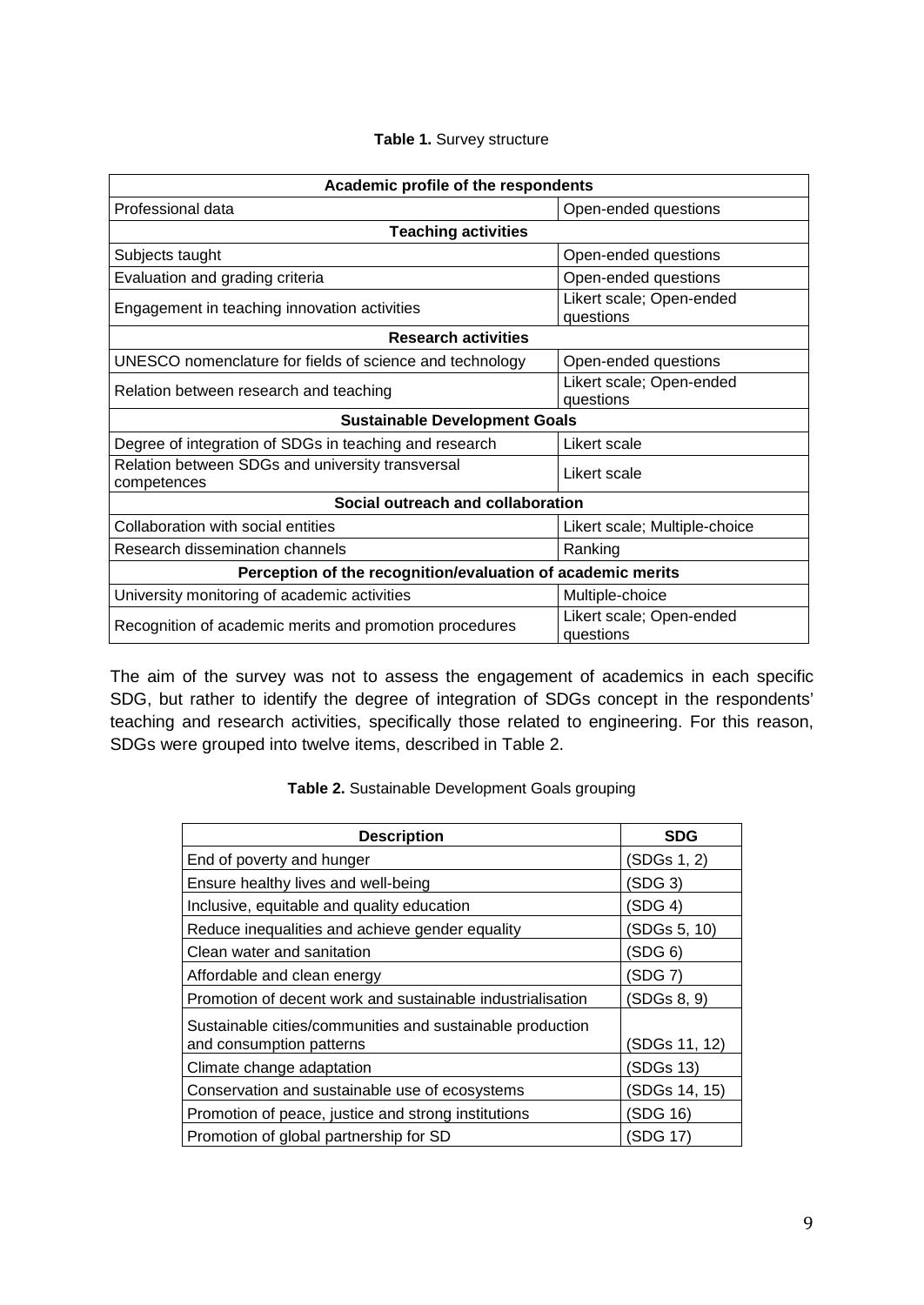Due to the characteristics of the survey, and the need to integrate it with a bibliometric analysis, the authors decided to send it only to those members of the two groups analysed who had an active research profile. Consequently, as a preliminary step, it was decided to perform an 'author search', using the Scopus database, for each member of the groups, for a total of 90 authors, by entering the authors' last name, first name and affiliation. Findings showed that, roughly, 65% of the members of the community had a Scopus ID. The reasons for this are diverse. The group of contributors comprised of a number of NGO practitioners and other experts that do not have international research publications, whilst course participants included a number of professors without a Scopus ID, along with PhD students.

Finally, the survey was sent to 56 academics using the survey tool SoGoSurvey, and made available for a period of three months.

### **4.2 Bibliometric analysis**

In conjunction with the survey, a bibliometric analysis was performed, aimed at deepening the research profile of the academics completing the survey.

This analysis included the following steps:

- The selection and analysis of the research publications of the GDEE community registered in the Scopus database.
- The generation of an overlaid journal map based on data downloaded from Scopus.
- The operationalisation of a disciplinary diversity index.

A comparison of the two scientific databases – Scopus and Web of Science (WoS) – was conducted, taking insights from the analysis made by Chadegani et al. (2013). Finally, Scopus was selected as our principal data resource due to its better adaptability to the characteristics of the GDEE community. In fact, the interest of the research was to identify and analyse the highest number of publications of the group of academics and Scopus has a broader coverage of journals, although they may be of lower impact.

The bibliometric analysis was only performed for those academics that completed the survey, following the methodological proposal of a recently published study on research profiling of academics engaged in SD (Lazzarini and Pérez-Foguet, 2018).

Traditional bibliometric analysis can be greatly enriched with the help of appropriate visualisations. Science maps, for example, are suitable tools for this purpose. They are visual representations built on the overall science interrelationship based on journal articles (Leydesdorff et al., 2015; Porter and Rafols, 2009), and help to visually identify major areas of science, their size, similarity and interconnectedness. Specifically, the use of science maps is particularly helpful since they enable the analysis different aspects of disciplinarity such as: i) the variety of "disciplines"; ii) the balance, or distribution, of disciplines (expressed by the relative size of nodes in the map); and iii) the disparity, or degree of difference, between the disciplines (expressed by the distance between the nodes of the map) (Porter and Rafols, 2009).

Given the purposes of this study, we opted for a base map tool called 'Overlay for data from Scopus' (Leydesdorff et al., 2015), namely a global map of science that can be interactively overlaid with journal distributions in sets downloaded from Scopus. Base maps can be used as a basic framework on which the journal distribution of a set of documents downloaded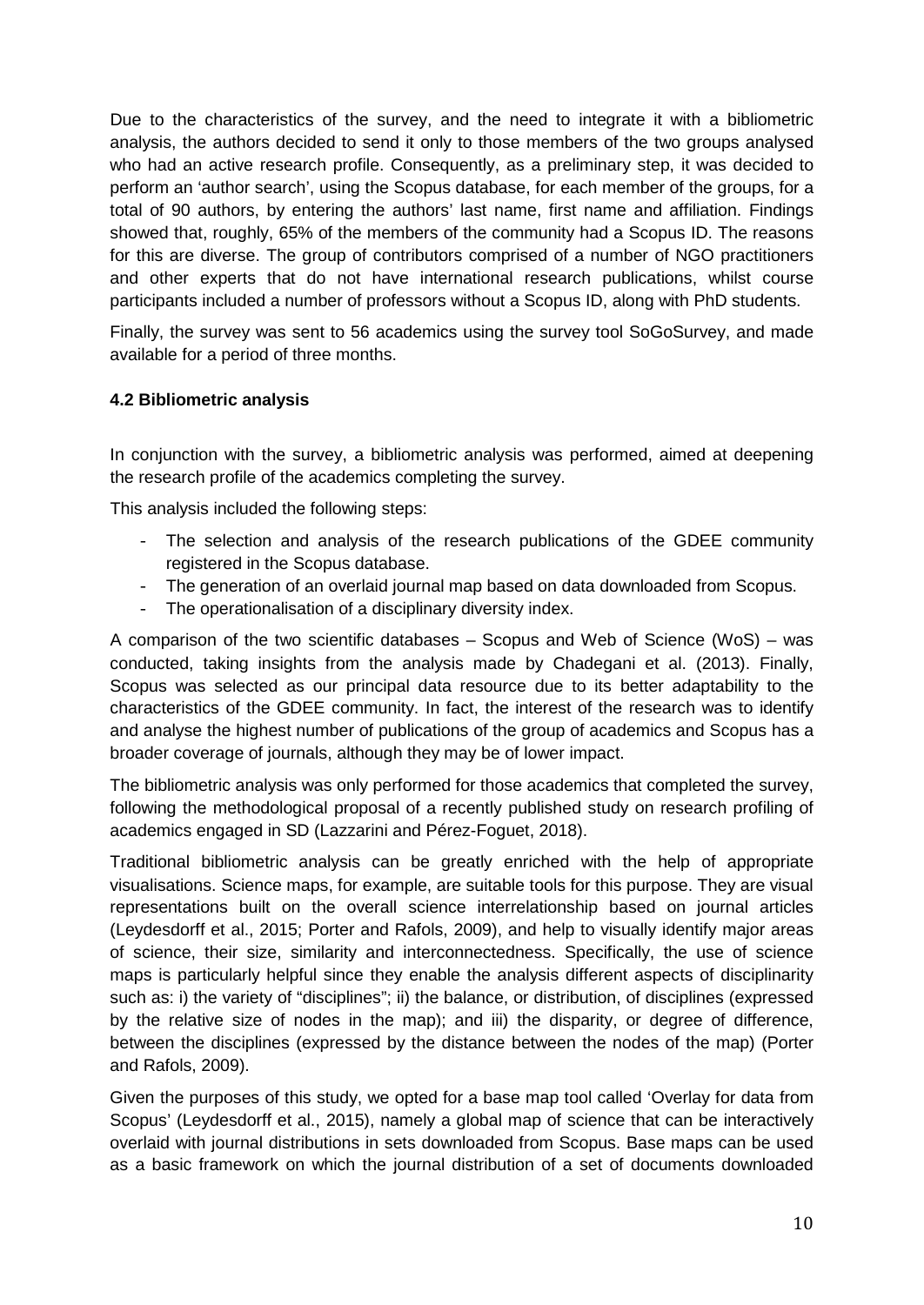from Scopus can be projected. Subsequently, it is possible to assess the portfolio of documents in terms of the spread across journals and journal categories.

Furthermore, base maps can be used as distance maps for measuring interdisciplinarity in terms of journal composition (Leydesdorff et al., 2015). Simple and more complex indicators have been developed for the purpose of assessing interdisciplinarity of researchers (Porter et al., 2007). For the purpose of this research we opted to use the Rao-Stirling index. Unlike other diversity indexes commonly used to assess interdisciplinarity, such as Shannon or Herfindal indexes (Leydesdorff and Rafols, 2011), Rao-Stirling accounts not only for the variety, namely the number of disciplines of the publications analysed, but also for the disparity, namely the ecological distance among different subsets of journals (Porter and Rafols, 2009).

### **5. Results and discussion**

### **5.1 Analysis of the survey**

The survey was answered by 18 respondents from 7 HEI, representing a 33% response rate of all the academics contacted. Even with the limitations related to the reduced number of respondents, the survey highlights important issues related to academic activity that complements the information provided by the bibliometric analysis.

### 5.1.1 Profile of the survey respondents

The respondents were mainly affiliated with Spanish polytechnic universities, with 7 respondents from the Polytechnic University of Catalunya, 4 from the Technical University of Madrid and 3 from the Technical University of Valencia. A further 3 respondents were from the Engineering faculties of different Spanish universities: Castilla-La Mancha, Rovira i Virgili and Alcalá. Additionally, an academic from the faculty of Architecture of the Universidade do Porto (Portugal), who completed GDEE courses through the Spanish learning platform, also answered the survey.

Figure 1 presents the faculty affiliation of the respondents. The faculty of Industrial Engineering was the most heavily represented, accounting for 35%, followed by Civil Engineering (29%) and Telecommunication Engineering (12%). Other university faculties indicated were Agronomic Engineering, Architecture, Chemical Engineering and Environmental Sciences. Department affiliation followed roughly the same distribution.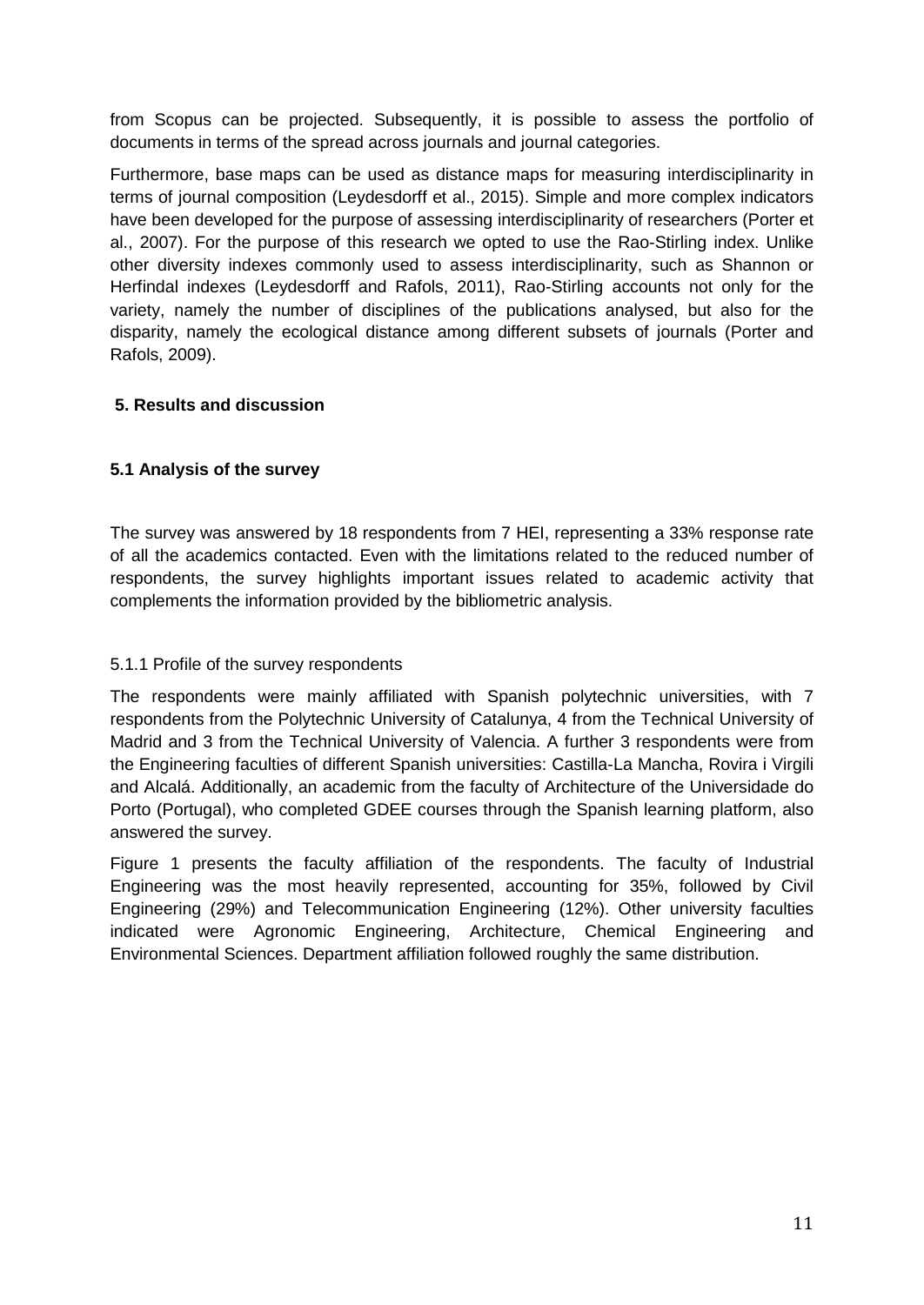

**Figure 1.** Faculty affiliation

The majority of the respondents were doctors (83%), and females appeared to be more motivated to answer the survey (56%). A total of 56% of the respondents were aged between 40–49 years. The group of respondents comprised both junior and senior researchers. Figure 2 shows the distribution of the years of professional teaching and research accredited by quality agencies.



**Figure 2.** Distribution of accredited years of teaching and research

# 5.1.2 Teaching activities

The respondents were asked to indicate 1 to 3 subjects they taught, with reference to the last 5 years of their academic activity. Subsequently, they were asked to provide further information on specific issues, namely: i) the integration of mechanisms for the active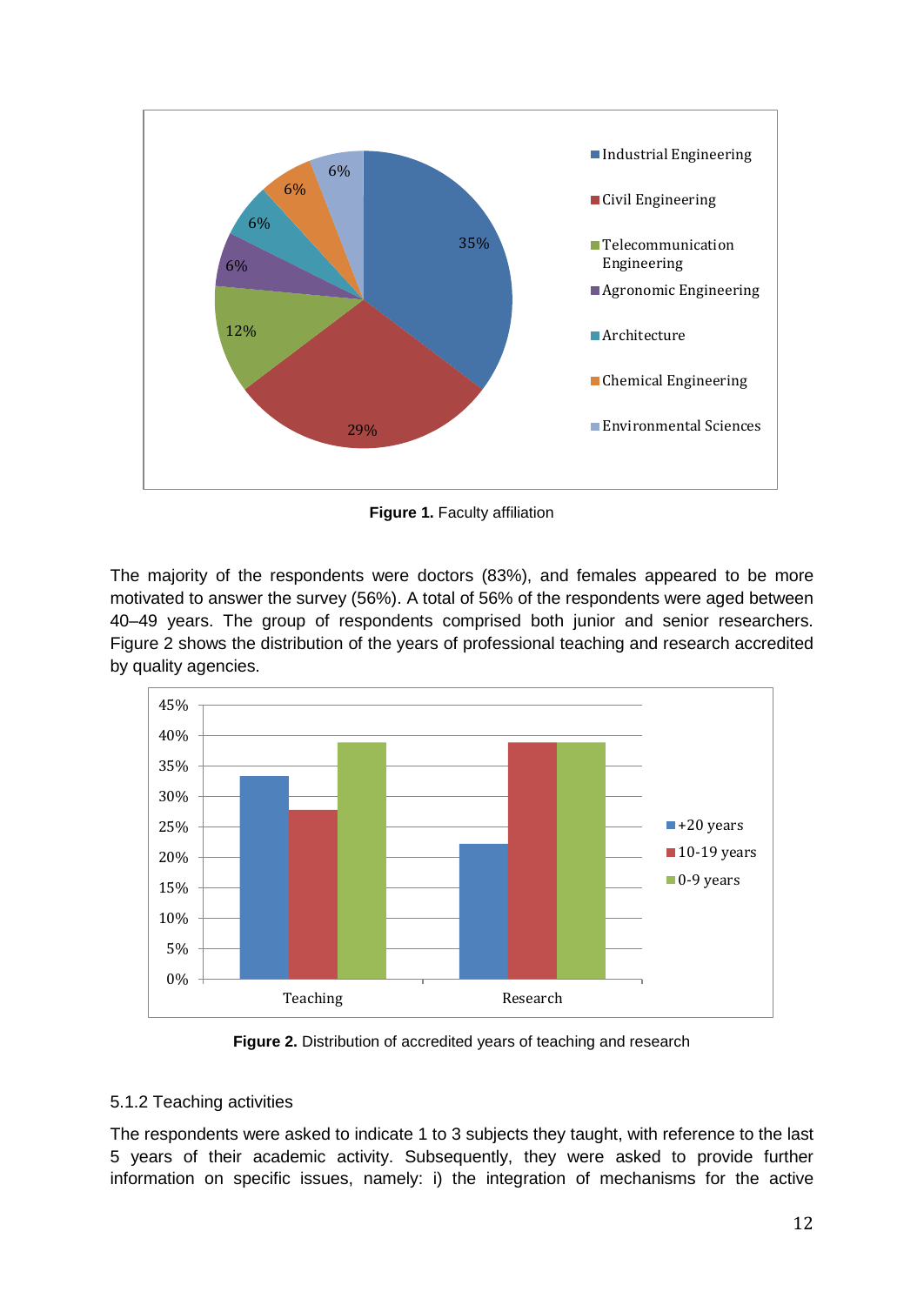participation of students; ii) the evaluation and grading criteria employed to evaluate students. In total 28 subjects were indicated by respondents, 16 subjects of bachelor's degrees and 12 of master's degrees. Additionally, respondents were asked to provide information on their engagement in activities of teaching innovation.

The great majority (85%) of the subjects indicated by respondents had mechanisms for the active participation of students. Among the examples provided, shown in Figure 3, teamwork activities were, by far, the most important mechanism indicated, followed by online forums (offered via virtual platforms or social networks), then case study preparation and debates. It is worth mentioning a specific case highlighting teamwork activities in fieldwork, in the framework of a subject partially developed on-field, in Morocco.



**Figure 3.** Active participation mechanisms

Figure 4 presents the evaluation and grading mechanisms selected by respondents. It can be noted that the 'final exam' is the factor which respondents gave most importance to, followed by 'teamwork' with a significant presence, and by 'independent work'. Peer evaluation was indicated as the least important factor considered when grading students.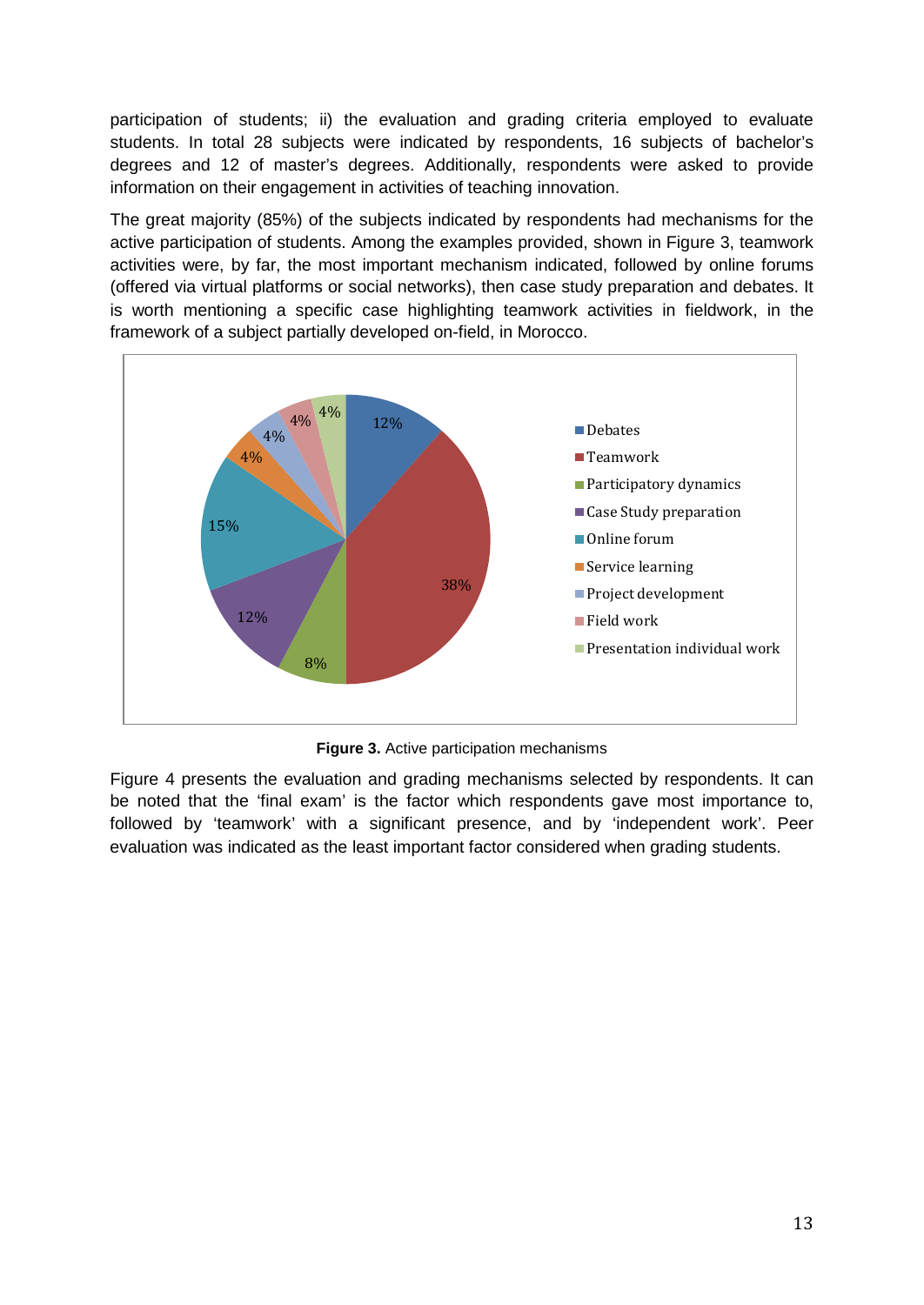

**Figure 4.** Evaluation and grading mechanisms

The great majority of the respondents (94%) indicated that their respective universities have integrated transversal competences in their curricula. A total of 83% of these academics consider that these competences are related to GD. A thorough analysis of the websites of the universities where respondents are affiliated revealed that the great majority of these institutions have made efforts to increase their commitment to SD, specifically by including transversal competences in their teaching functions. The institutional promotion of the competences related to SD are formally focused on different concepts, which can be summarised as:

- Sustainability and social commitment
- Environmental and professional ethical responsibility
- Environmental and social responsibility
- Environmental awareness
- Knowledge of contemporary challenges
- Application of critical thinking

The institutions examined followed different strategies to implement transversal competences in teaching: proposing different levels of mastery of specific competences, placing the emphasis on specific concepts – sometimes not referring explicitly to SD – promoting the same transversal competences for all the courses offered or setting specific competences for particular courses, etc.

Overall, when related to environmental and social issues, the competences analysed generally aim to enhance the knowledge and comprehension of the main concepts related to SD, specifically from an approximation highlighting the complexity and interrelation of contemporary environmental, social and economic phenomena, particularly from the perspective of globalisation. Given that the decisions and actions of engineers and architects have a great impact on the environment and society, the message of the universities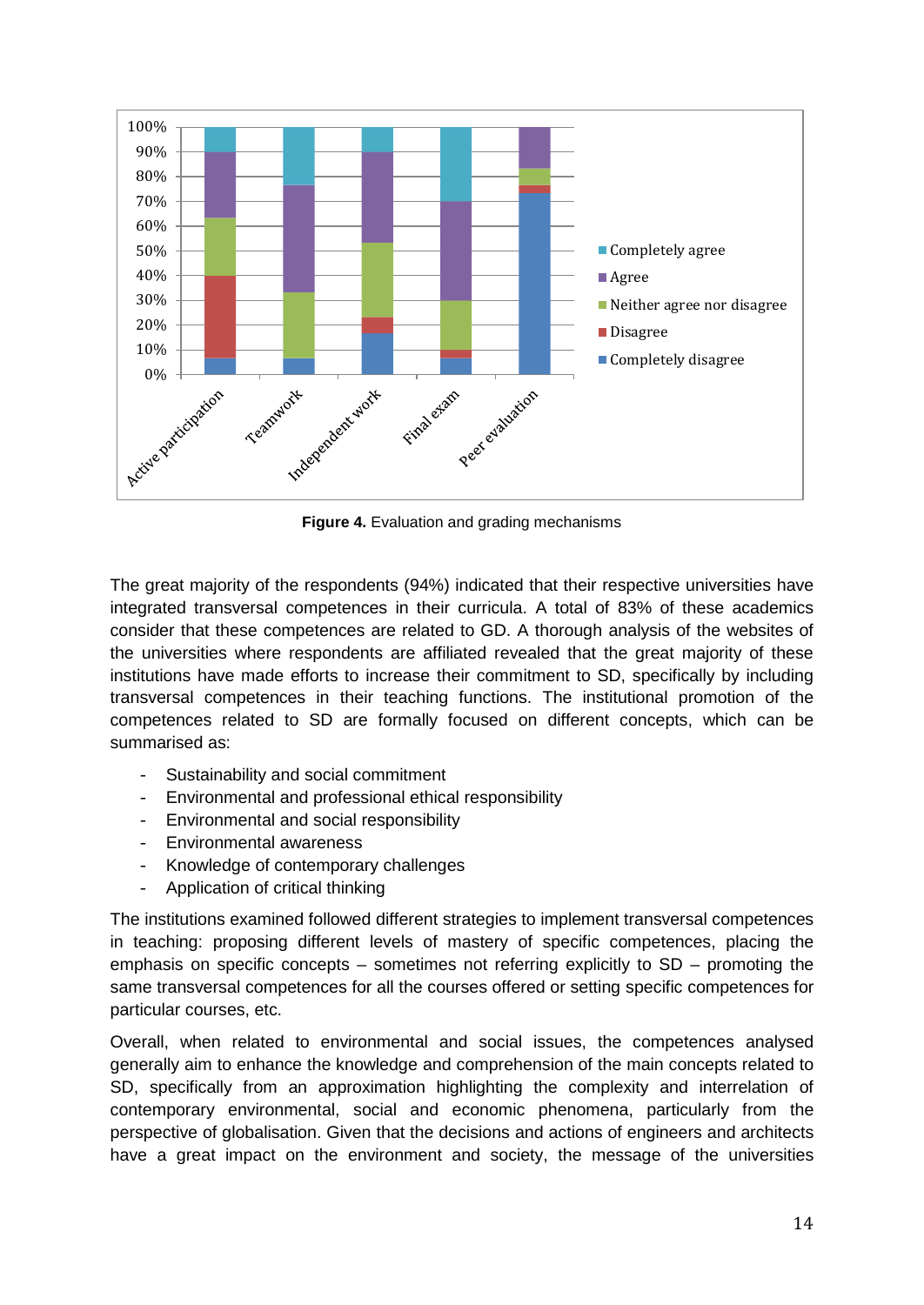examined is that these categories should work for the public interest, following professional ethics and sustainability principles.

Those universities offering also bachelor's and master's degree programmes in geography also include transversal competences emphasising concepts such as:

- Sensitivity to ethnical and cultural diversity
- Acknowledgement of diversity and multiculturalism
- Promotion of human rights, democratic principles and gender equality
- Promotion of a culture of peace

More than half of the institutions examined offer resources through their webpage for those academics willing to expand these issues as well as courses addressed to academics. However, promoting these initiatives does not ensure that the respective institutions effectively implement transversal competences within their teaching systems.

A total of 83% of the respondents claimed that they personally integrate GD into their teaching activities through transversal competences and 67% and 61%, respectively, consider that GD are also integrated in bachelor's/master's thesis and in other subjects of the courses of study. The survey asked academics to indicate public links detailing information on personal teaching activity, such as syllabuses, subject guides, etc. A detailed analysis of this public material has been used to detail the ways through which academics integrate SD issues into their teaching subjects. The authors took the work of Allen et al. (2008) as a reference for analysing the integration of sustainability concepts into engineering curricula in HEI in the United States. Following the proposal of the cited authors, the subjects indicated by respondents were divided into the four main approaches used to integrate SD in the curricula: i) integrating sustainable engineering concepts into traditional engineering courses, was the most represented category, accounting for 61%; ii) courses focusing on technologies predicted to be important in developing sustainable engineering solutions, with 18%; iii) dedicated sustainable engineering courses, with 11%; and iv) interdisciplinary courses developed in collaboration with a non-engineering department, represented 11%.

Overall, the respondents were involved in activities related to teaching innovation (Figure 5). It is noteworthy that a significant activity undertaken was that of promoters of courses of teaching innovation (50%). A total of 39% indicated that they were the author of publications or articles on this subject and only 22% participated in courses on teaching innovation. Among the most relevant issues specified as promoters, are noteworthy training activities relating SD (in its different variants as GD, SHD, Education for Development, Education for Sustainable Development) and engineering. Other issues indicated were: learning and service, urbanism, renewable energy and geographical information systems (GIS).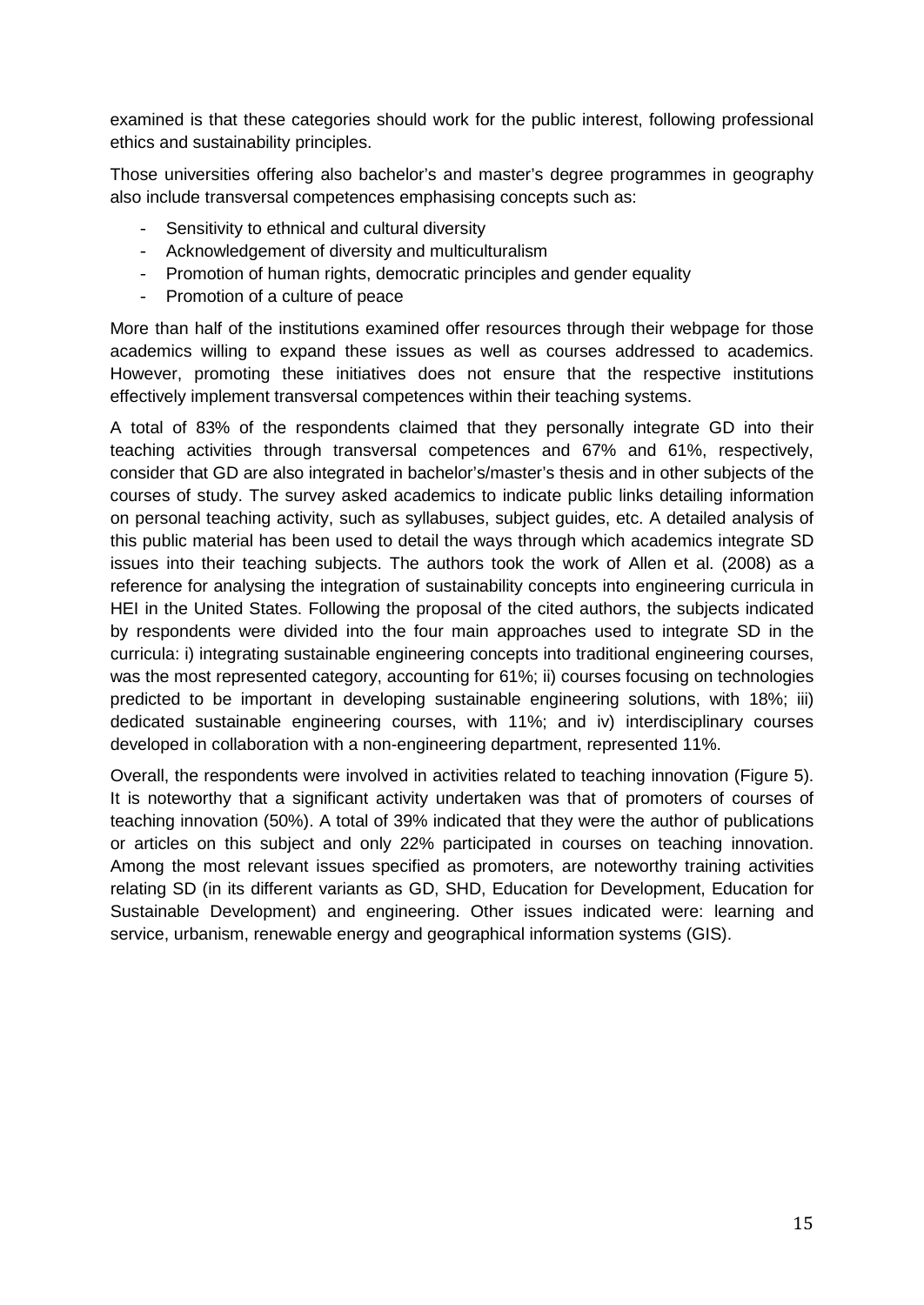

**Figure 5.** Engagement in teaching innovation activities

Focusing on teaching activity, it is worth emphasising that the results indicate that transversal competences adopted by universities are, for the great majority, related to the SD, namely: extreme poverty, human rights, globalisation, equality issues and environmental challenges. Furthermore, respondents state that global dimensions are integrated, through transversal competences, in different subjects of the courses of study, as well as through bachelor's/master's theses. On the one hand, this is coherent with research on the implementation of sustainability practices in the Spanish university system, whose findings indicate that sustainability practices related to students are those most commonly implemented (Larrán-Jorge et al., 2015). The findings of the present research confirm the presence of sustainability integration, specifically regarding engineering faculties. On the other hand, this contrasts with scientific literature focusing on engineering studies (Davidson et al., 2010; Lozano and Lozano, 2014) that substantially reports that incremental improvements focused on individual courses on SD are more common approaches than holistic curriculum reforms; specifically in engineering faculties (von Blottnitz et al., 2015). For this reason, it is essential to further explore the effective integration of SD in engineering courses.

#### 5.1.3 Research activities

Respondents were asked to indicate up to three codes from the UNESCO nomenclature for the fields of science and technology on which they focus their research activity. In order to facilitate the interpretation of the data, the responses of the academics were grouped into the 'fields' of this nomenclature, namely: the top concepts of Science and Technology, encoded with the first two digits of the complete six-digit code. They specifically refer to the most general sections of the proposed nomenclature, which comprise several related disciplines and sub-disciplines. Table 3 shows the main fields of research indicated by the respondents; the full response, including the digits indicating disciplines and sub-disciplines, can be consulted in Annex A.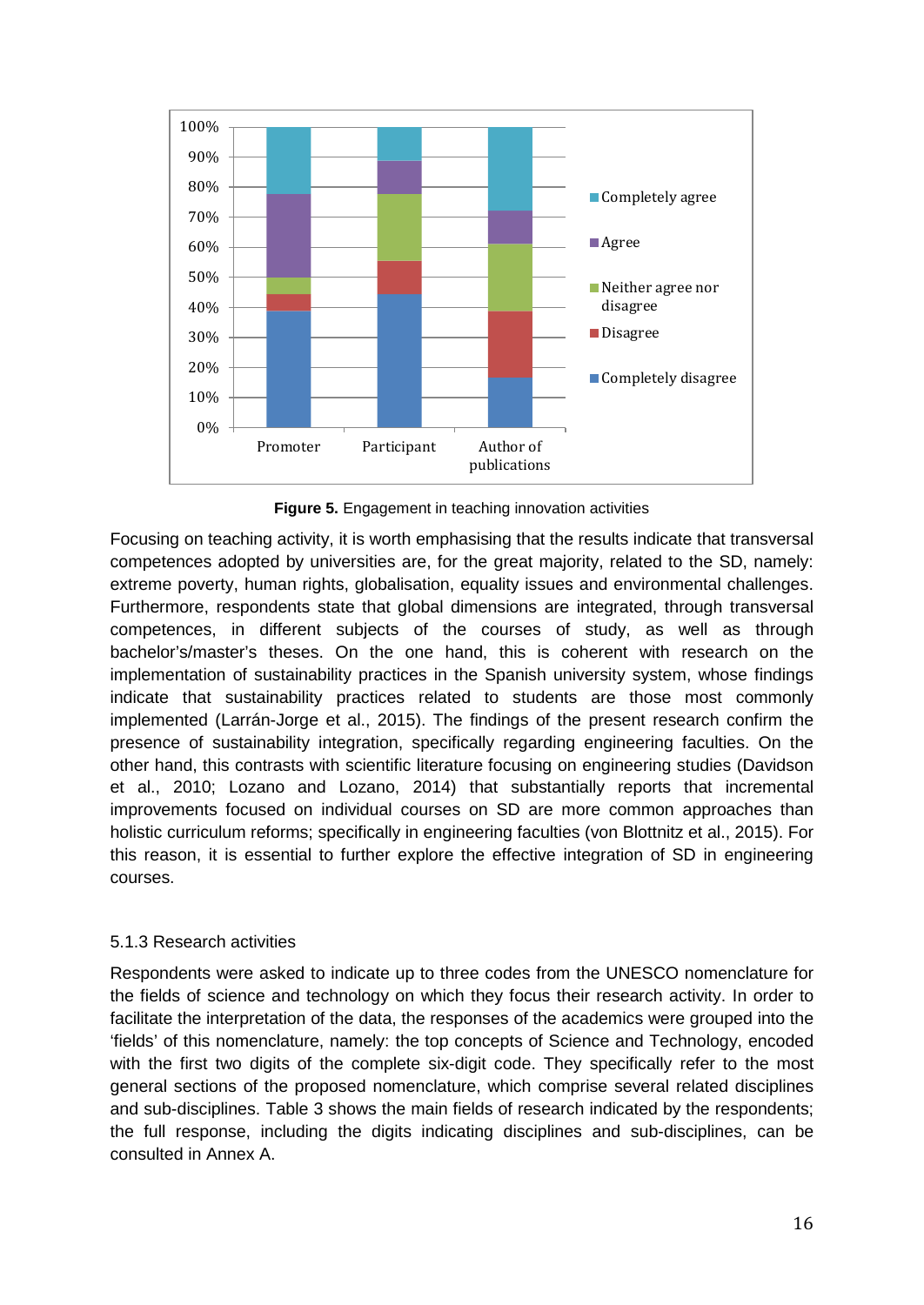In coherence with the profile of the respondents, *Technological Sciences* was the most represented field, accounting for 53%. This field was followed by *Sociology*, with 10%, then by *Science of Arts and Letters* and *Economic Sciences,* both representing 8%. It is worth highlighting that sub-disciplines linked to Sociology were related to development studies and Urban Sociology; while those linked to *Science of Arts and Letters* were mainly related to Architecture and Urbanism.

| Code | <b>UNESCO Fields</b>          | Responses | %   |
|------|-------------------------------|-----------|-----|
| 12   | <b>Mathematics</b>            |           | 2%  |
| 25   | Earth and Space Sciences      | 3         | 6%  |
| 33   | <b>Technological Sciences</b> | 27        | 53% |
| 53   | <b>Economic Sciences</b>      | 4         | 8%  |
| 54   | Geography                     | 2         | 4%  |
| 58   | Pedagogy                      | 3         | 6%  |
| 59   | <b>Political Science</b>      | 1         | 2%  |
| 62   | Science of Arts and Letters   | 4         | 8%  |
| 63   | Sociology                     | 5         | 10% |
| 71   | Philosophy                    | 1         | 2%  |

The relation between teaching and research activities can be described, overall, as positive. Referring to the subjects indicated in the survey, 68% of the respondents indicated that the subject they teach is strongly correlated with their research activities. Furthermore, 94% consider that their teaching and research activities reciprocally feed into each other. This is confirmed in the related open-ended questions, where many academics describe that research conducted in the area of SD provides the basis on which most of their teaching activity is grounded. Specifically, case studies based on research outcomes are successfully used in class to complement theoretical issues. In fact, respondents highlighted that sharing the results of research initiatives with students provides the subjects they teach with more credibility, and is highly appreciated by students. It is also noted that teaching master's subjects adds an element of personal flexibility to professors by prioritising research topics that can easily be integrated into teaching practice.

The positive correlation between research and teaching expressed by the respondents is not consistent with the scientific literature that highlights, conversely, a lack of integration of these university functions as a barrier to further engage in efforts towards SD (Verhulst and Lambrechts, 2014). A deficit of integration is further confirmed by research conducted on Spanish universities that reports less practices aimed at fostering research on sustainability. Additionally, studies explicitly emphasise the insufficiency of interdisciplinary research groups capable of providing solutions according to the different perspectives of sustainability (Larrán-Jorge et al., 2015). This seems to reinforce the analysis of Ferrer-Balas et al. (2008)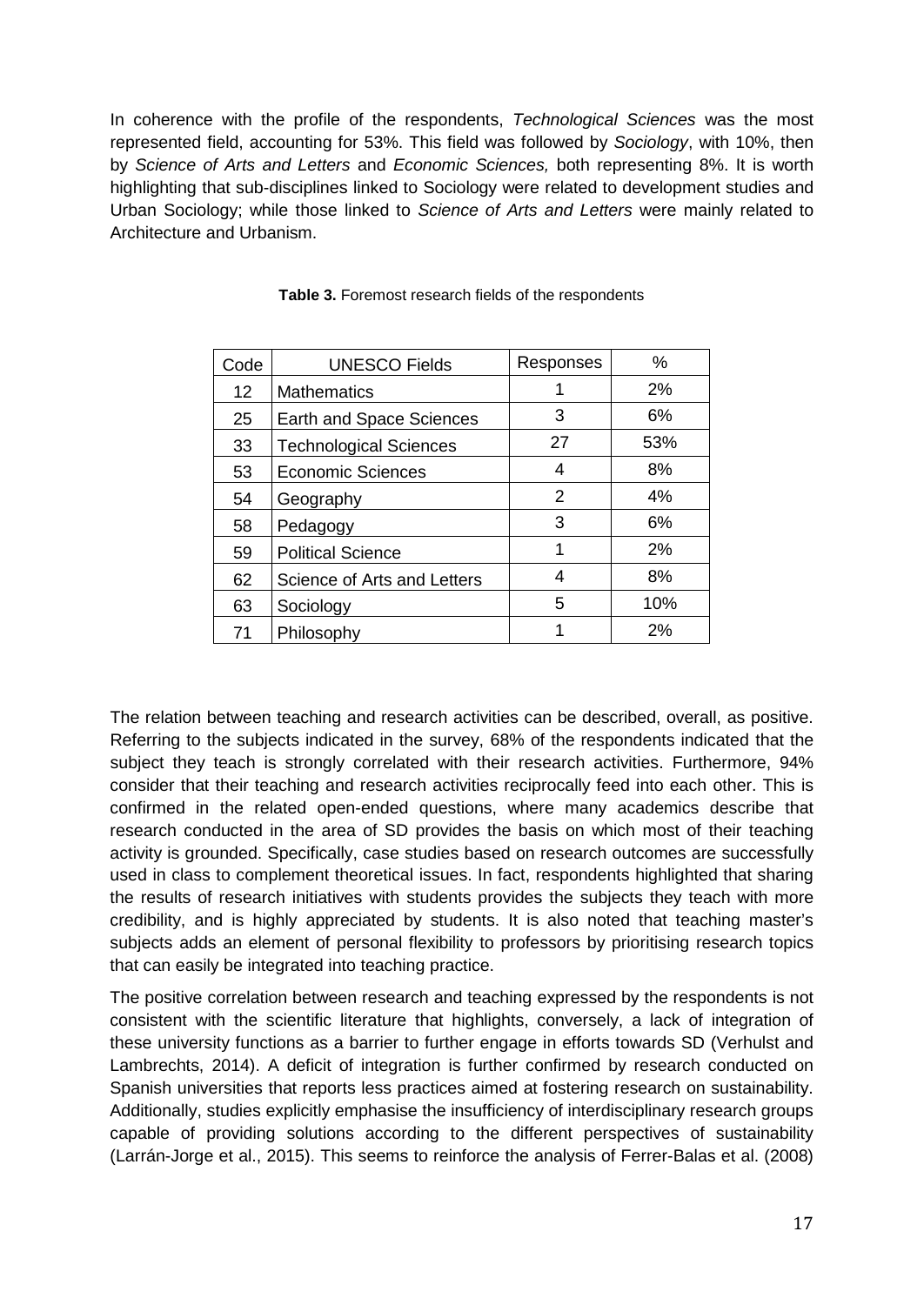on the importance of interdisciplinary groups as connectors within and outside university boundaries.

## 5.1.4 Sustainable Development Goals

Figure 6 shows the degree of integration of SDGs into teaching activities. The SDGs that respondents integrated most into their teaching were 'Climate change adaptation' (SDG 13), followed by 'Conservation and sustainable use of ecosystems' (SDGs 14, 15) and, in third place, with the same value, 'Clean water and sanitation' (SDG 6) and 'Sustainable cities/communities and sustainable production and consumption patterns' (SDGs 11, 12). The SDGs with the lowest recognition were: 'Promotion of decent work and sustainable industrialisation' (SDGs 8 y 9), followed by 'Promotion of peace, justice and strong institutions' (SDG 16) and, in last position, 'Promotion of global partnership for SD' (SDG 17).



**Figure 6.** Integration of SDGs into teaching activities

Figure 7 shows the degree of integration of SDGs into research activities. The SDGs most acknowledged were 'Conservation and sustainable use of ecosystems' (SDGs 14, 15), followed by 'Clean water and sanitation' (SDG 6) and 'Sustainable cities/communities and sustainable production and consumption patterns' (SDGs 11, 12). The SDGs least integrated into research were: 'Promotion of global partnership for SD' (SDG 17), 'Affordable and clean energy' (SDG 7) and 'Promotion of peace, justice and strong institutions' (SDG 16), in the last position.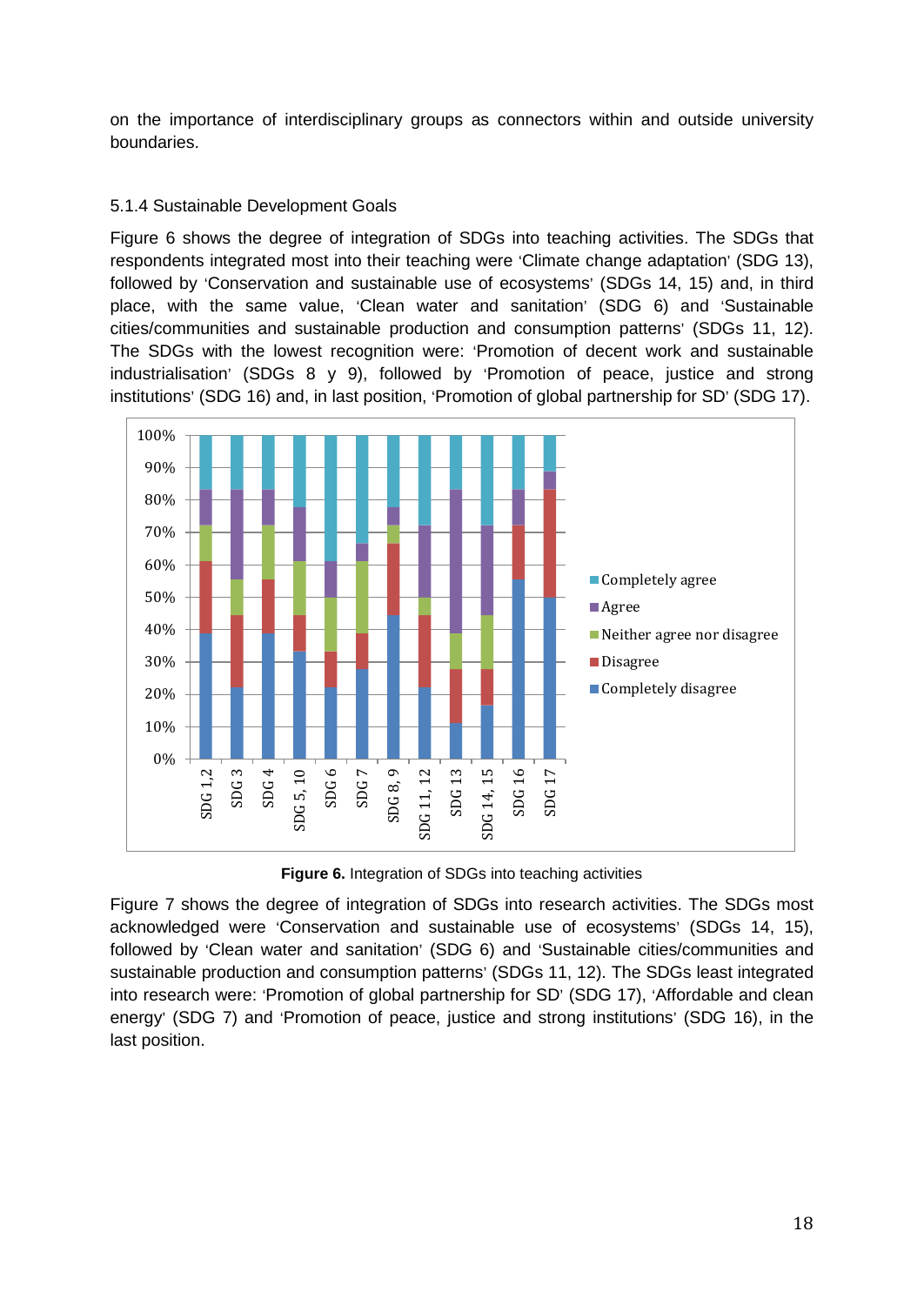

**Figure 7.** Integration of SDGs in research activities

A further question in this section was the perceived relation between SDGs and transversal competences implemented in respective universities. In this case, between 28% and 39% of the respondents opted not to provide information on the various items corresponding with SDGs. Presumably, a lack of significant knowledge of the various transversal competences conditioned the answers to this specific question. Those academics that chose to respond indicated 'Sustainable cities/communities and sustainable production and consumption patterns' (SDGS 11, 12) as the item with the highest relation between transversal competences and SDGs, followed by 'Affordable and clean Energy' (SDG 7) and 'Conservation and sustainable use of ecosystems' (SGDs 14, 15). The lowest relations were accorded to 'Promotion of peace, justice and strong institutions' (SDG 16) and 'Promotion of global partnership for SD' (SDG 17), respectively.

Results show that the degree of integration of SDGs, in both teaching and research endeavours, is mostly related to topics traditionally closer to scientific and engineering competences (such as climate change adaptation, conservation and the sustainable use of ecosystems, clean water and sanitation, sustainable production and consumption patterns) while, unsurprisingly, other relevant topics more related to social sciences and humanities, such as gender equality, poverty reduction and inclusive/equitable education, show lower levels of integration. This could be related to the separation of disciplines and the lack of the ability to work across different fields (Lozano et al., 2013) – recognised as major challenges of engineering curricula reform (Crofton, 2000; Halbe et al., 2015). Nonetheless, bibliometric analysis shows that academics of the GDEE group present a substantial degree of interdisciplinarity in scientific publications.

#### 5.1.5 Social Outreach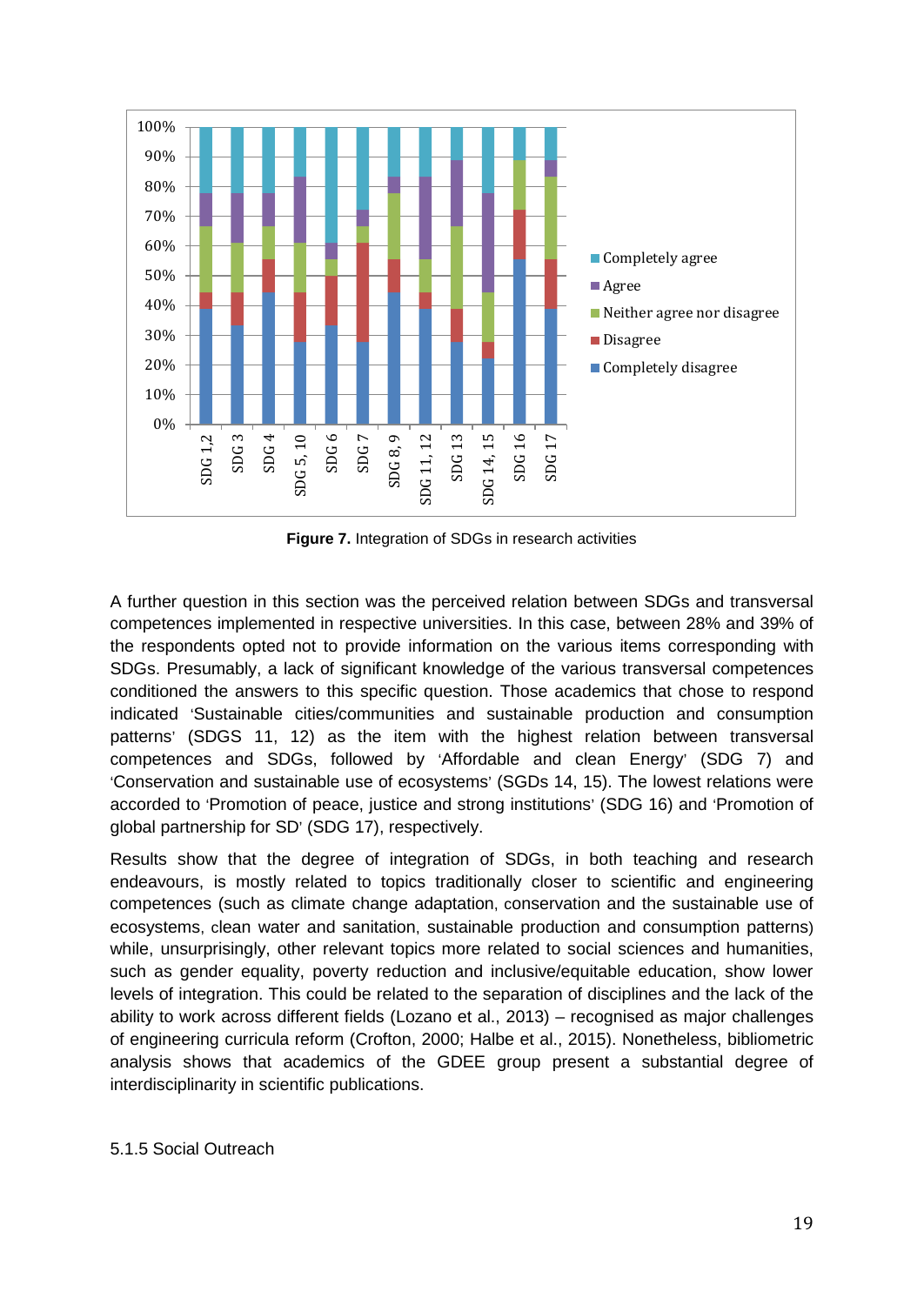Respondents were asked to indicate with which type of entities they usually engage outside the university with the aim of disseminating their academic activities and the kind of relationship they have with such entities. Figure 8 presents the respondents' engagement with different societal entities. The entities with the highest frequency were, respectively: public entities, Civil society organisations (CSOs), NGOs and International Development NGOs. Social and Environmental third sector were the entities with the lowest frequency. Figure 9 shows the specific relationship that participants have with each of the entities stated. It is interesting to note that respondents engage with public entities because of the existence of a project with financial allocation or due to institutional relationship. Conversely, their engagement with CSOs/NGOs and International Development NGOs was mostly due to their own initiative. Student practice activities were mostly concentrated in domestic firms and SMEs.



**Figure 8.** Respondents' engagement with societal entities.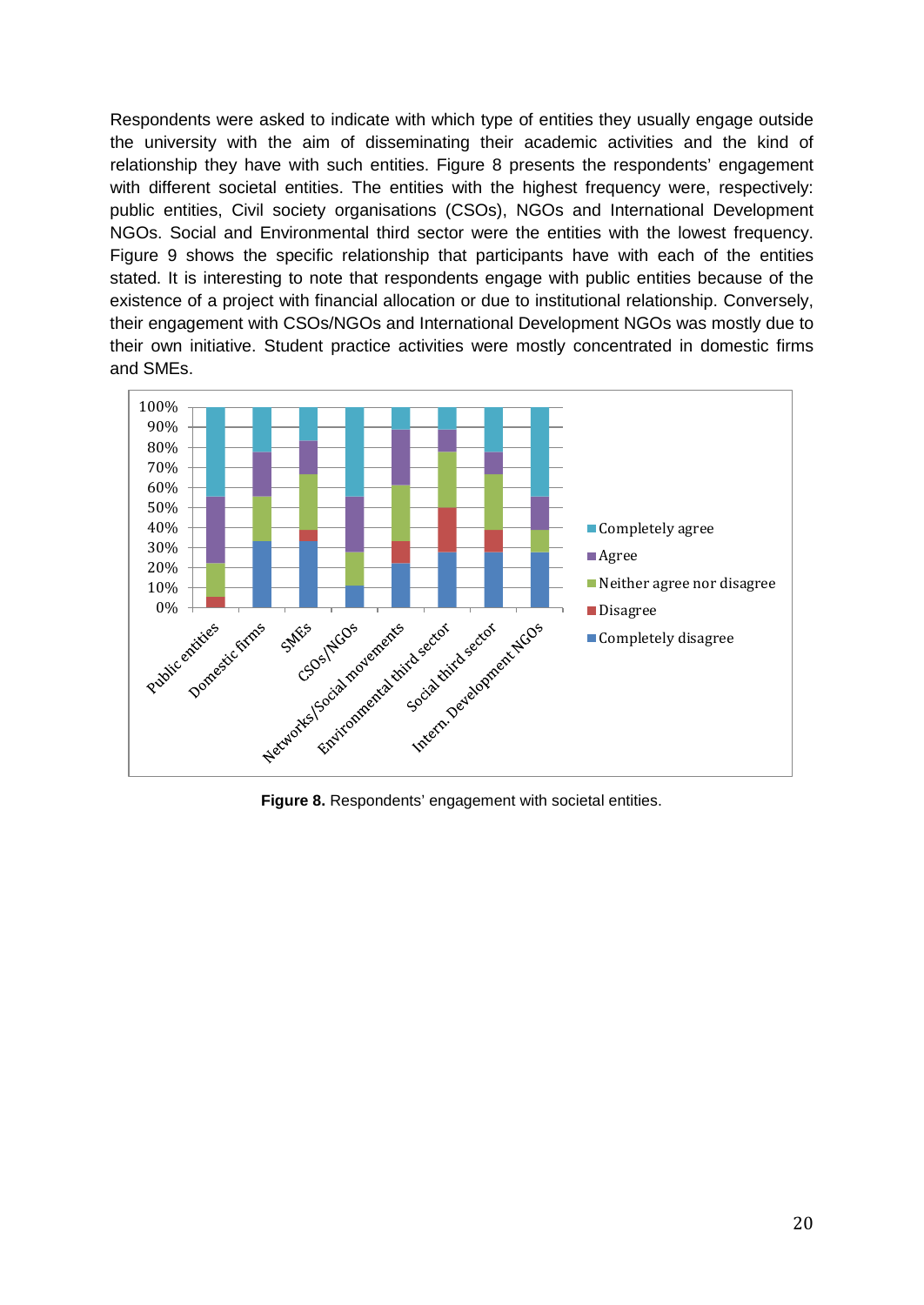

**Figure 9.** Respondents' relationship with social entities

Regarding the dissemination of research outcomes, respondents prioritised first quartile scientific journals, followed by international conferences and journals of all databases, as shown in Figure 10. Dissemination addressed to a non-scientific audience, such as popular articles, blogs or press were the items with least relevance.



**Figure 10.** Dissemination of research outcomes prioritised by respondents.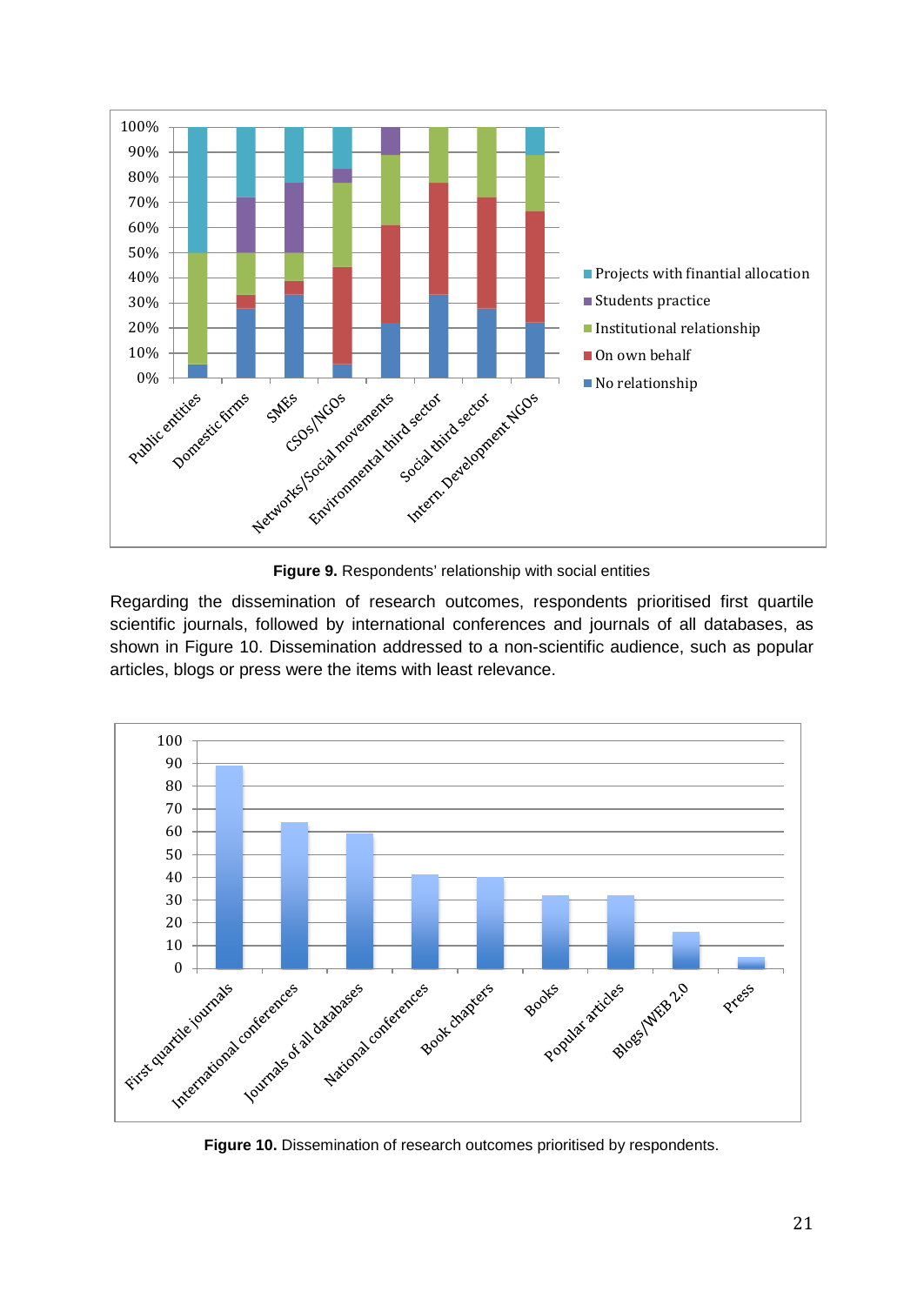It is noteworthy to mention a lack of consensus on the definition of social outreach of universities and thus also on potential metrics for tracking and measuring the effectiveness of universities' outreach programmes. Generally, social outreach is not included as a rewarded activity of academics. In this research, the analysis of social outreach portrays academics as primarily being engaged with public entities due to funded projects and institutional relationship. Conversely, their engagement with social entities such as CSOs/NGOs is mostly on a personal level. Furthermore, the efforts aimed at disseminating scientific outcomes are mostly concentrated on scientific contexts, while popular dissemination is quite insignificant. This description is consistent with other analyses on the role of academics in the contemporary university, which describe an increasingly "corporate approach" in HEI (Morrissey, 2013) where professional results are emphasised over public service and academics spend an increasing amount of time on managing activities and administrative requirements and less time is dedicated to connecting with the wider society (White, 2015). Furthermore, these results underpin the critics of different agents of the social sector, such as CSOs/NGOs, stating that university has been unable to enhance collaboration channels with social entities (Zolezzi et al., 2013).

### 5.1.6 Perception of the recognition/evaluation of academics merits

Respondents were asked to select, in a multiple-choice question, all relevant items of the university monitoring of academic activity of professors. Research, with 90% of responses, was the most relevant issue of the monitoring function that universities perform on academic activities, followed by teaching (83%) and knowledge transfer activities (78%). Social Outreach, unsurprisingly, was not indicated as an aspect monitored by universities.

University evaluation mechanisms were not particularly well appraised by respondents. Despite the fact that the Likert scale provides a central value (neither agree nor disagree), a high percentage of the respondents (33%) gave a negative assessment of the evaluation system.

Open-ended questions highlighted both positive and negative factors related to the academic evaluation system. Among the former, respondents highlighted the possibility to have access to resources managed by universities, for example resources that the university dedicates to finance specific projects for research or doctoral scholarships. Another positive issue highlighted was the reduction of the teaching load of academics involved in successful research initiatives. The most critical views indicated that the majority of activities carried out by academics are usually not taken into account in the recognition of academic merits, and that research merits often are not considered for the reallocation of the teaching load among other colleagues.

According to the answers, more than 80% of the respondents have been evaluated by quality accreditation agencies. The majority of them negatively assessed the process of accreditation of academics, indicating various reasons. Firstly, they emphasised that the procedures for accreditation involve burdensome bureaucratic requirements, which are often not entirely transparent. Secondly, some of them criticised the concept of academic quality accepted and applied in accreditation processes, especially stressing the ambiguity of criteria and scales that may lead to considerable disparities between colleagues. Finally, younger academics highlighted different accreditation requirements between senior and junior academics. In fact, in recent decades, Spanish accreditation requirements have been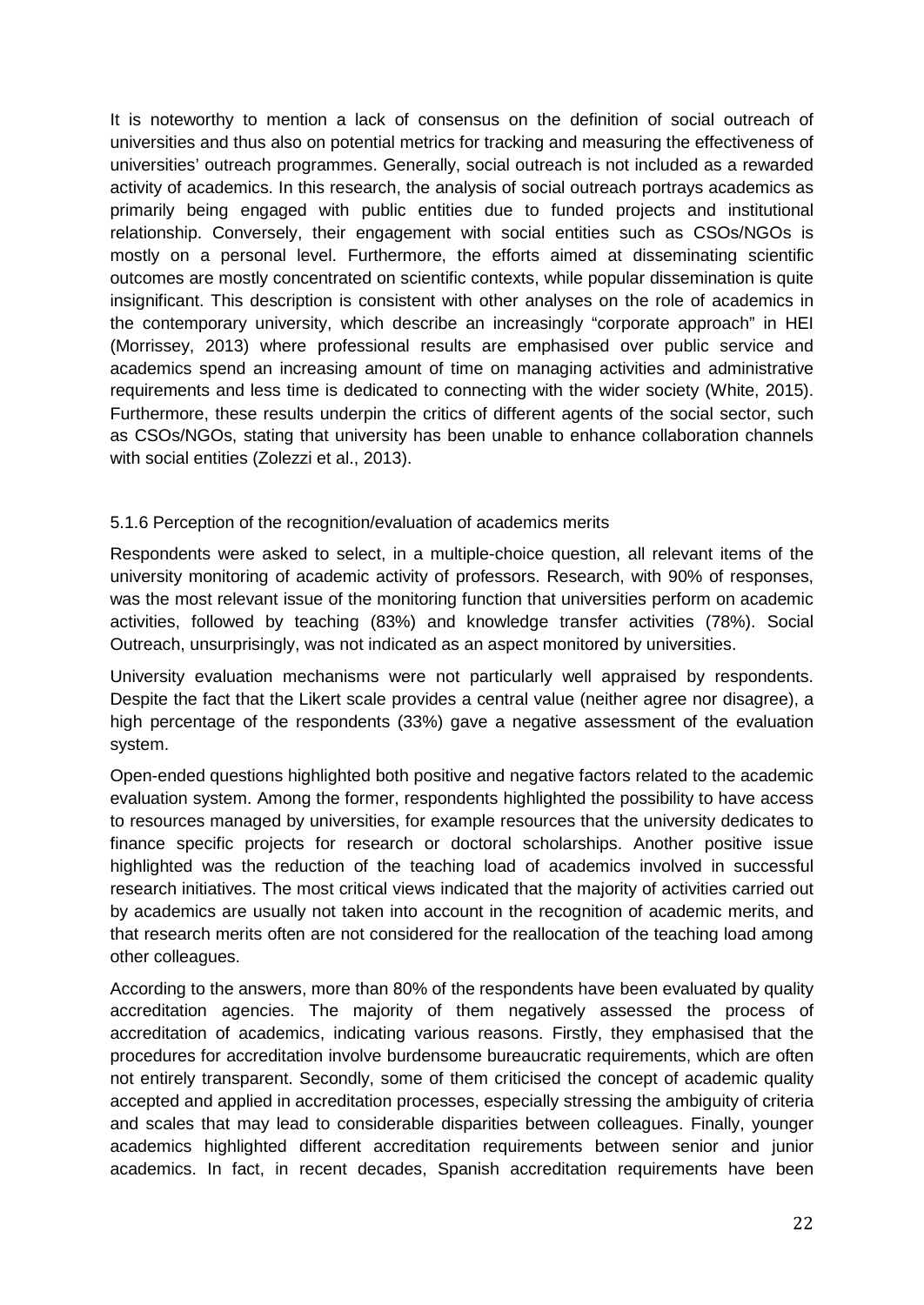tightened and more demanding requirements, such as leading a European project as Principal Investigator, now concern younger academics.

It is worth emphasising the critical view that the majority of the academics expressed on the evaluation system, for both universities and accreditation agencies. This perception is consistent with research conducted in Spanish universities highlighting that incentives to improve the teaching and research activities of academics are not perceived as adequate (Caballero Rodríguez, 2013). Research is the most relevant item monitored by universities and accreditation agencies, and social outreach was not indicated as a monitored item. This reinforces previous studies suggesting that universities are increasingly focusing on research to evaluate academic merits (Hazelkorn, 2014; Locke, 2014) and that HEI do not foster social outreach (Stephens et al., 2008). Furthermore, the literature indicates that accreditation agencies can play a great role in advancing sustainability in engineering education (Rose et al., 2015). Unfortunately, this role is not always clearly recognised by accreditation agencies.

#### **5.2 Analysis of scientific production**

An analysis of scientific publications for each of the 18 academics completing the survey was performed, using the Scopus database. Data were gathered and grouped in order to be processed with the application Overlay.exe.

Findings of the bibliometric analysis can be easily visualised in Figure 11, with the help of overlaid Science Maps. The figure shows the journal distribution of the scientific production of the 18 academics answering the survey, according to Scopus classification, highlighted onto a base map of global science (in pale green). Clearly visible at the top of the two maps, in blue and yellow, are the journals of fields related to engineering disciplines, which are predominant subjects of research of the academics analysed, coherent with the target of the GDEE initiative, as well as journals of Environmental Science, shown in green. Thus, the journal distribution shows a spread in opposing research areas, respectively left for categories related to social science journals and right for categories related to medicine and engineering, such as biotechnology, biomaterials, biophysics, etc.

The degree of the spread of publications onto the base map of global science, and the interdisciplinarity of the researchers involved in the analysis, can be better discerned by comparing the GDEE group with other groups analysed with the same method.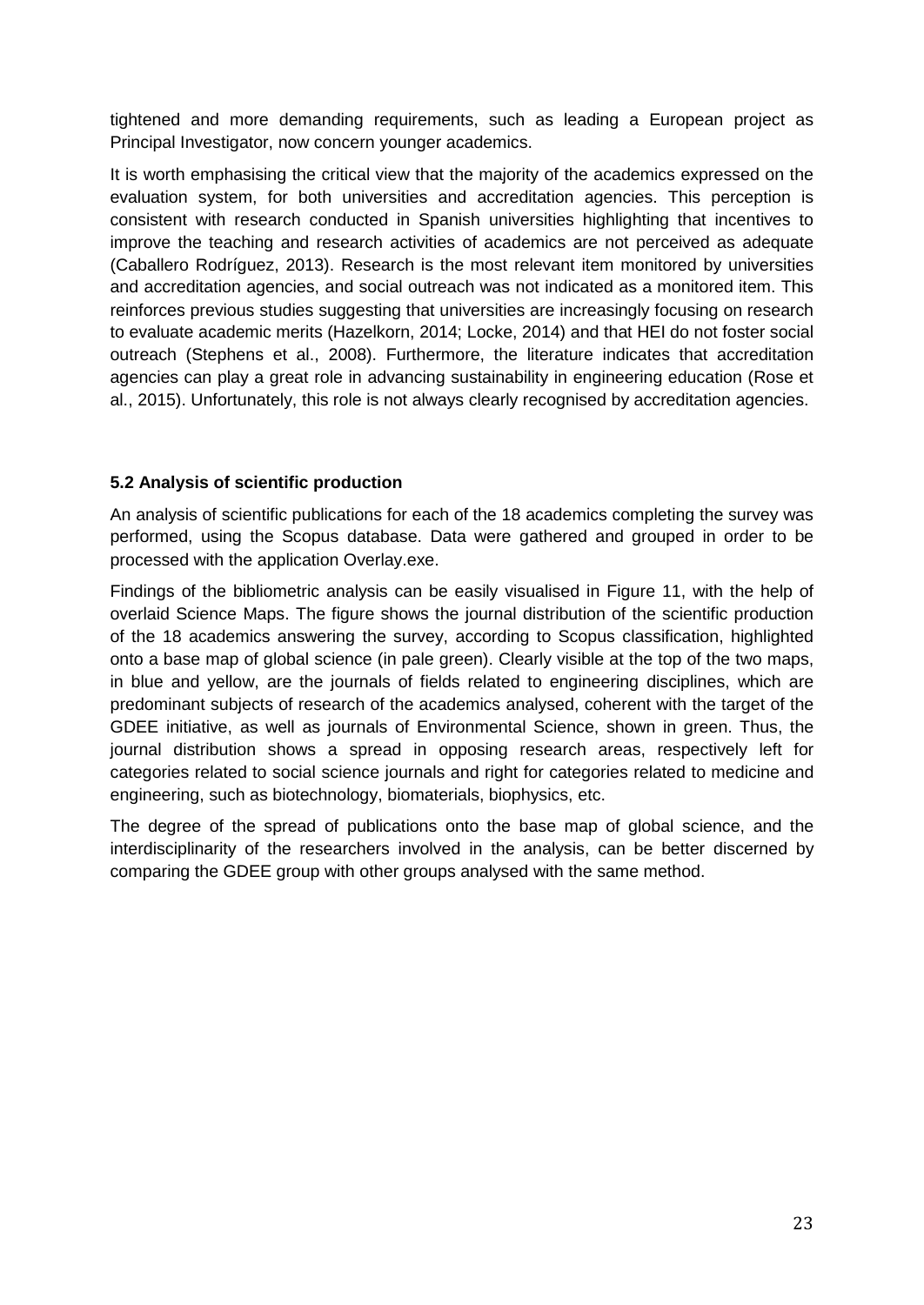

**Figure 11.** Journal distribution of GDEE academics.

As an example, Figure 12 shows Scopus-based overlay maps, presented in the framework of a study conducted by Leydesdorff et al. (2015) comparing journal publication portfolios between the Science and Technology Policy Research Unit (SPRU) at the University of Sussex (on the left) and the London Business School (on the right). The interdisciplinarity of different portfolios of publications can be visually assessed with this tool.



**Figure 12**. Scopus-based overlay maps comparing journal publication portfolios between the Science and Technology Policy Research Unit SPRU at the University of Sussex (left) and the London Business School (right). Source: Leydesdorff et al. (2015).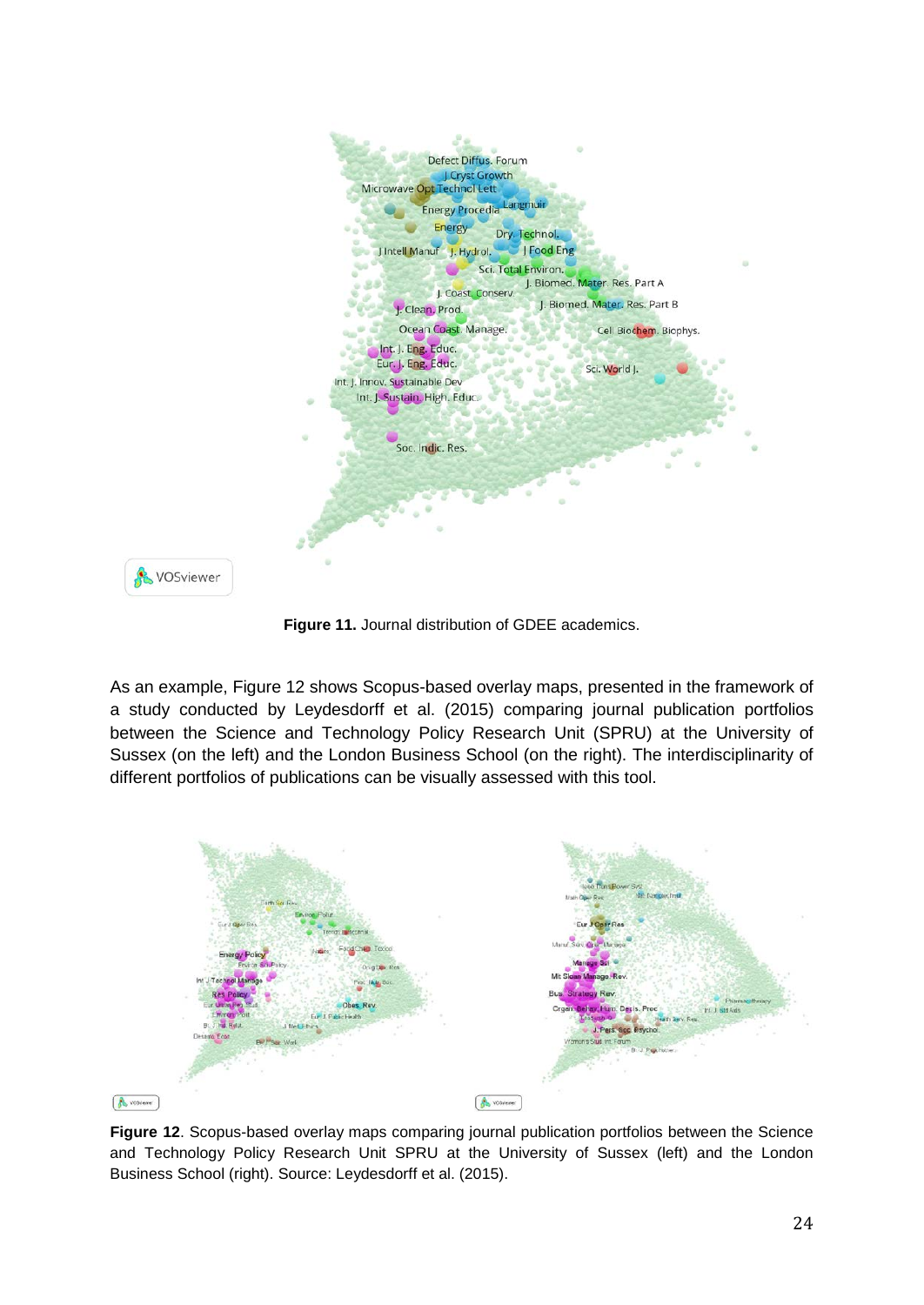Furthermore, the Rao-Sterling interdisciplinary index can be operationalised by integrating the values of the distance between the respective subsets of journals provided by the map. The calculation of the Rao-Sterling index confirms that the degree of interdisciplinarity of the GDEE group is higher than the other two portfolios. Specifically, the Rao-Stirling diversity index is: 0.1713 for the GDEE group analysed while for the SPRU Unit and the London Business School the values are 0.149 and 0.091, respectively, as reported by Leydesdorff et al. (2015).

The bibliometric analysis of the scientific publications of academics completing the survey highlights relevant issues. The members of the group analysed are involved in research activity in different disciplines of the map of science. It is relevant to note that there is an intense research activity not only in engineering related disciplines, but also in social sciences. In addition, participants are particularly active in disciplines related to medicine and engineering. It can be argued that academics, including those with an established research career and a high degree of interdisciplinary research, are looking for a wider perspective and understanding of global challenges relevant to SD, and their relations with the field of engineering. Furthermore, the GDEE profiles can be seen, at least from the research perspective, as potential connectors with diverse disciplines, in line with the analysis of Ferrer-Balas et al. (2008).

#### **6. Conclusions**

Engineering covers essential aspects related to SD and it is vital that professional engineers be able to respond adequately and urgently to global challenges. Polytechnic universities and engineering faculties have made major progress in this direction. Nevertheless, more efforts are needed in order to advance and make deep transformations and enable an organic integration of SD into all university functions. The practical and structured orientation of engineering education and methods, make the promotion of a cultural shift towards frameworks of knowledge defined by uncertainty, complexity and cultural sensitivity particularly challenging.

This work is specifically addressed at enhancing the understanding of the academic profile of academics engaged in training activities related to SD, and provides an analysis based on different methods: a semi-structured survey and a bibliometric analysis using maps of science. The results indicate that academics involved in SD practices, in the framework of GDEE training activities, are academics whose teaching and research activities range from engineering to social science, as well as fields related to medicine and engineering, and the great majority are involved in activities with societal entities and movements. Thus, they may be described as potential 'connectors' with other research groups at universities as well as with the wider society. It can be argued that they are promoters of those educational principles and values related to SD – such as inter- and transdisciplinarity, integrating the social dimension in technical-related approaches to SD – that can facilitate a cultural change in engineering education, and lead to more holistic transformations.

A critical aspect emphasised by the results is related to the role of academics as agents of change. This research confirms that academics are not sufficiently engaged, through their activities, in facilitating a transition of societal setting toward SD.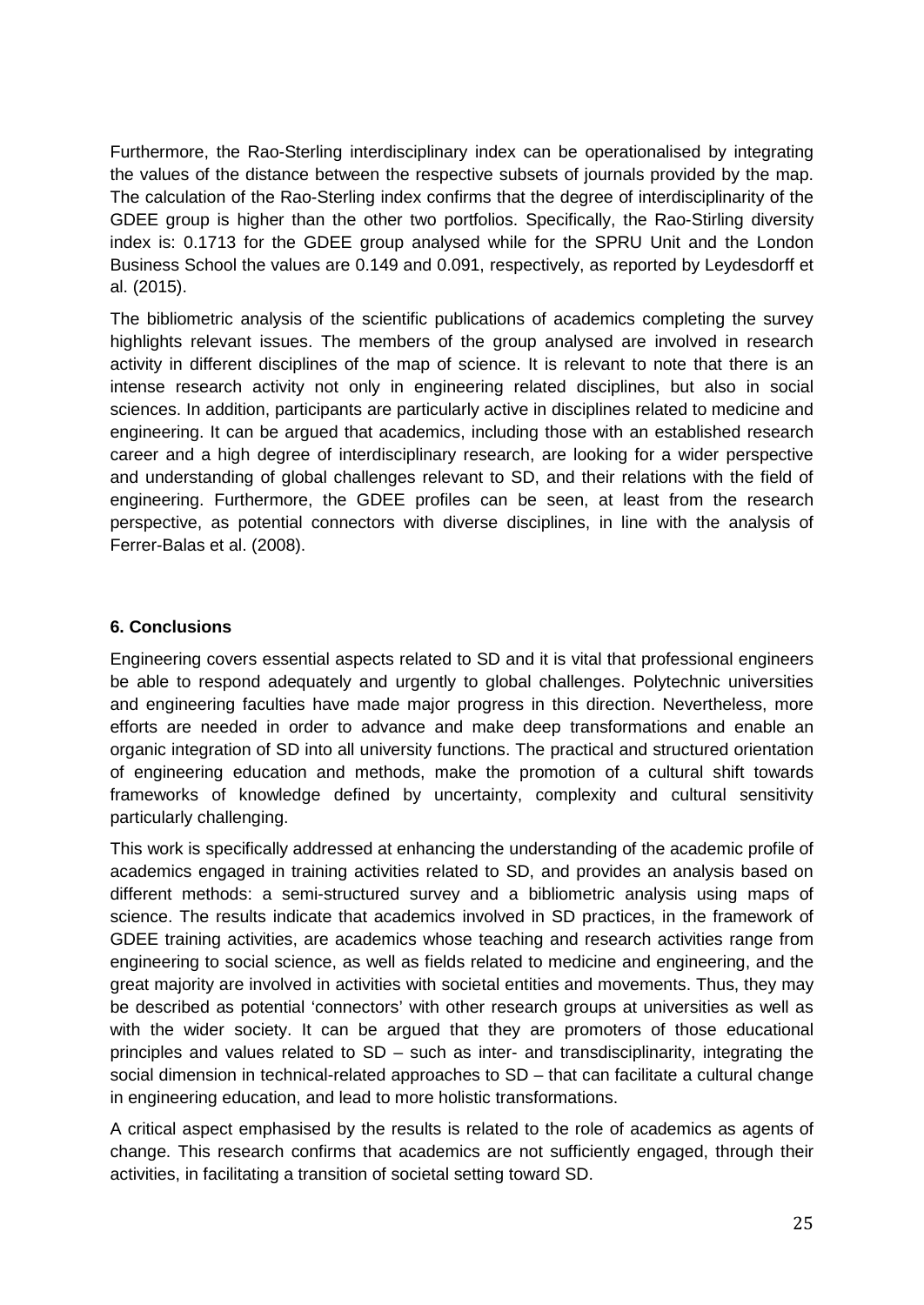Universities are expected to function as leaders of societal change towards SD. Our results reveal that sustainability champions do not feel sufficiently supported in their activities and that their efforts mostly go unrewarded. Furthermore, participants consider that accreditation procedures are not entirely transparent and potentially lead to disparities between colleagues. The role and commitment of accreditation agencies and professional accreditation bodies can be extremely positive in advancing SD, especially for engineering education. HEI committed with SD should advocate for a reform of competency requirement of engineering that integrates SD principles, as well as accreditation procedures that recognise social outreach activities.

In any case, universities should devote more efforts towards exploring internal mechanisms to promote the engagement of academics in SD. Firstly, because each university can better calibrate incentives, assessing specific situations and personal efforts within particular academic functions. Secondly, because complex bureaucratic procedures are reflected in substantial time lags in the reform of accreditation systems.

The authors of this research suggest various recommendations addressed to higher education leaders in the faculty of Engineering.

First, engage sustainability champions and potential 'connectors' (within the university system and outside university boundaries) in all efforts aimed at implementing SD throughout the university system, including staff development programmes.

Second, integrate policies and mechanisms to recognise the work of academics engaged in SD. Specifically, give academic merit to all those activities and initiatives aimed at promoting, in non-academic contexts, a deeper understanding of SD global challenges, as well as all contributions aimed at enhancing liaisons outside academia focused on SD.

Third, advocate at regional and national level for a reform of competency requirement of engineering that integrates SD principles.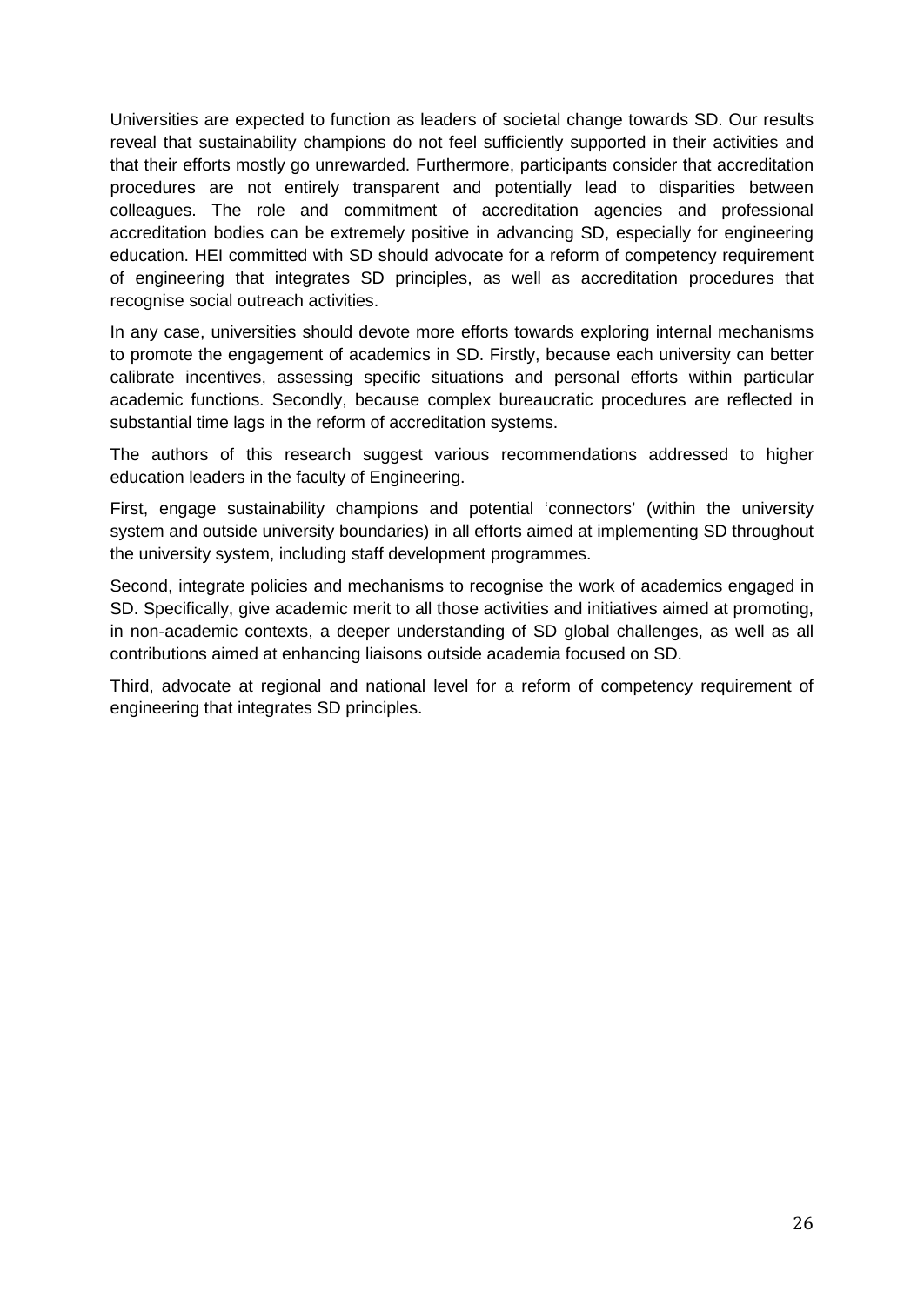#### **Acknowledgments**

The authors would like to thank Dr Ismael Ràfols, Ingenio CSIC-UPV, and Dr Loet Leydesdorff, University of Amsterdam, for their valuable support on journal maps and interactive overlays used in this article. They would also thank the respondents of the survey for their participation.

The research was conducted in the framework of the European initiative 'Global Dimension in Engineering Education', financed by:

- European Commission, Non-State Actors and Local Authorities in Development: Raising public awareness of development issues and promoting development education in the European Union. Reference: EuropeAid/131141/C/ACT/MULTI, Number of proposal: DCI-NSAED/2011/63

- Barcelona City Council, Programme: *Barcelona Solidaria* 2013. Grant number: 13ED0046

Funding sources had no involvement in the design of the study; in the collection, analysis and interpretation of data; in the writing of the report; nor in the decision to submit the article for publication.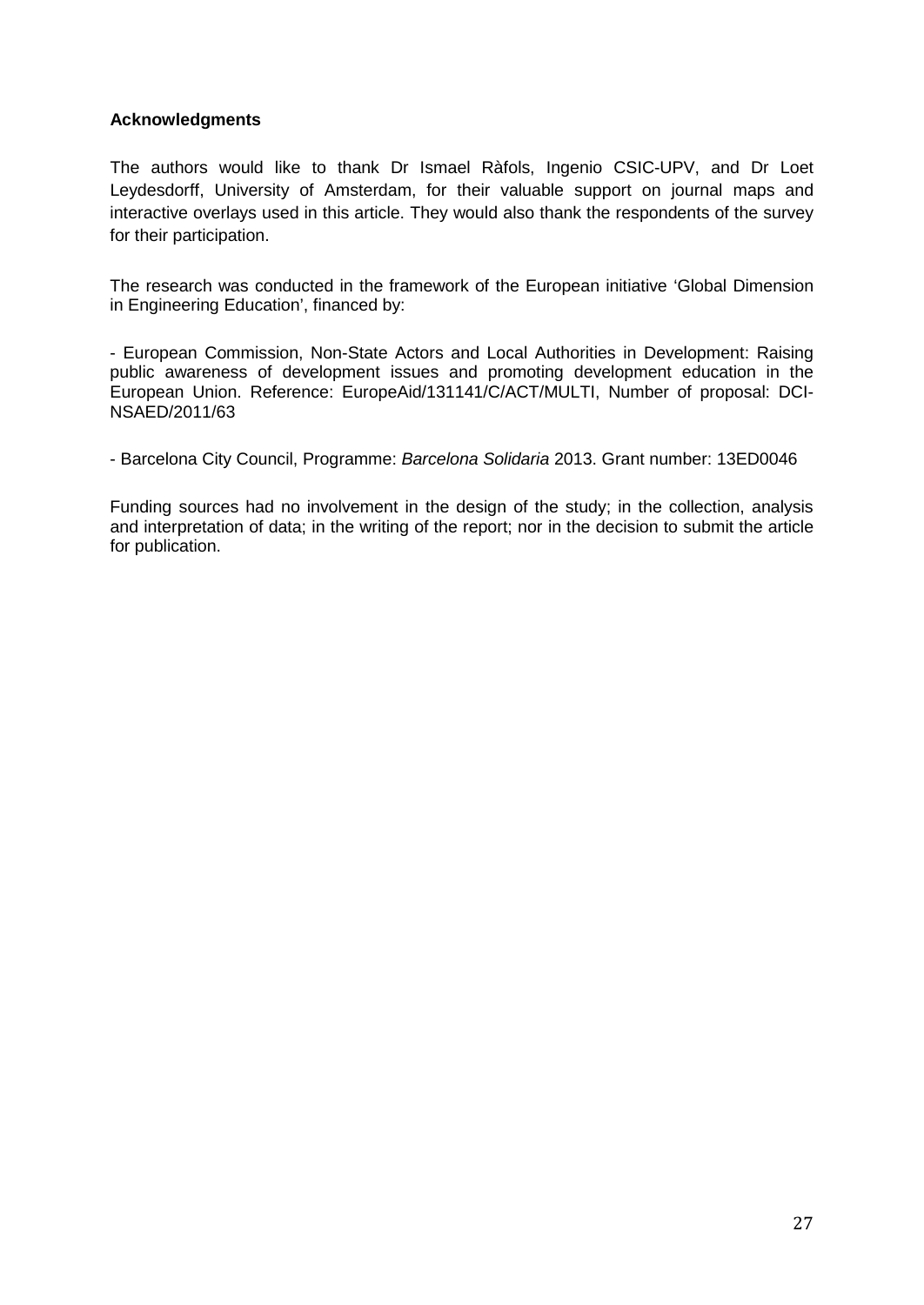## **Annex A**

Responses to the survey question: 'With regard to your research activity, could you please indicate up to three codes of UNESCO's international nomenclature?

| Code | Description                                  | Resp.          |
|------|----------------------------------------------|----------------|
|      | 120600 Numerical Analysis                    | 1              |
|      | 250604 Environmental geology                 | 1              |
|      | 250810 Precipitation                         | 1              |
|      | 250814 Surface waters                        | 1              |
|      | 330300 Chemical technology and Engineering   | 1              |
|      | 330303 Chemical Processes                    | 1              |
|      | 330306 Combustion technology                 | 1              |
|      | 330500 Construction technology               | 1              |
|      | 330530 Sewers and water purification         | 1              |
|      | 330701 Antennae                              | 1              |
|      | 330709 Photo-electric devices                | 1              |
|      | 330714 Semi-conductor devices                | 1              |
|      | 330800 Environmental technology              | 1              |
|      | 330809 Sanitary engineering                  | 1              |
|      | 330810 Sewage technology                     | 2              |
|      | 330890 Food technology                       | 1              |
|      | 330914 Food processing                       | 1              |
|      | 331210 Plastics                              | 1              |
|      | 331212 Testing of materials                  | 1              |
|      | 331499 Medical technology Other              | 1              |
|      | 332202 Power Generation                      | 3              |
|      | 332205 Unconventional sources of energy      | $\overline{c}$ |
|      | 332505 Radio communications                  | 1              |
|      | 332818 Mass transfer                         | 1              |
|      | 332905 Regional Development                  | 1              |
|      | 332908 Urban Environment                     | 1              |
|      | 339900 Other technological specialities      | 1              |
|      | 530407 Production                            | 1              |
|      | 531003 International aid                     | 1              |
|      | 531104 Manpower management                   | 1              |
|      | 531107 Operations research                   | 1              |
|      | 540300 Human geography                       | 1              |
|      | 540306 Social geography                      |                |
|      | 580103 Curriculum development                | 1              |
|      | 580107 Pedagogical Methods                   | 1              |
|      | 580199 Educational theory and methods Others | 1              |
|      | 590101 International co-operation            | 1              |
|      | 620101 Architectural Design                  | 1              |
|      | 620103 Urbanism                              | 2              |
|      | 620308 Photography                           | 1              |
|      | 630700 Social change and development         | 1              |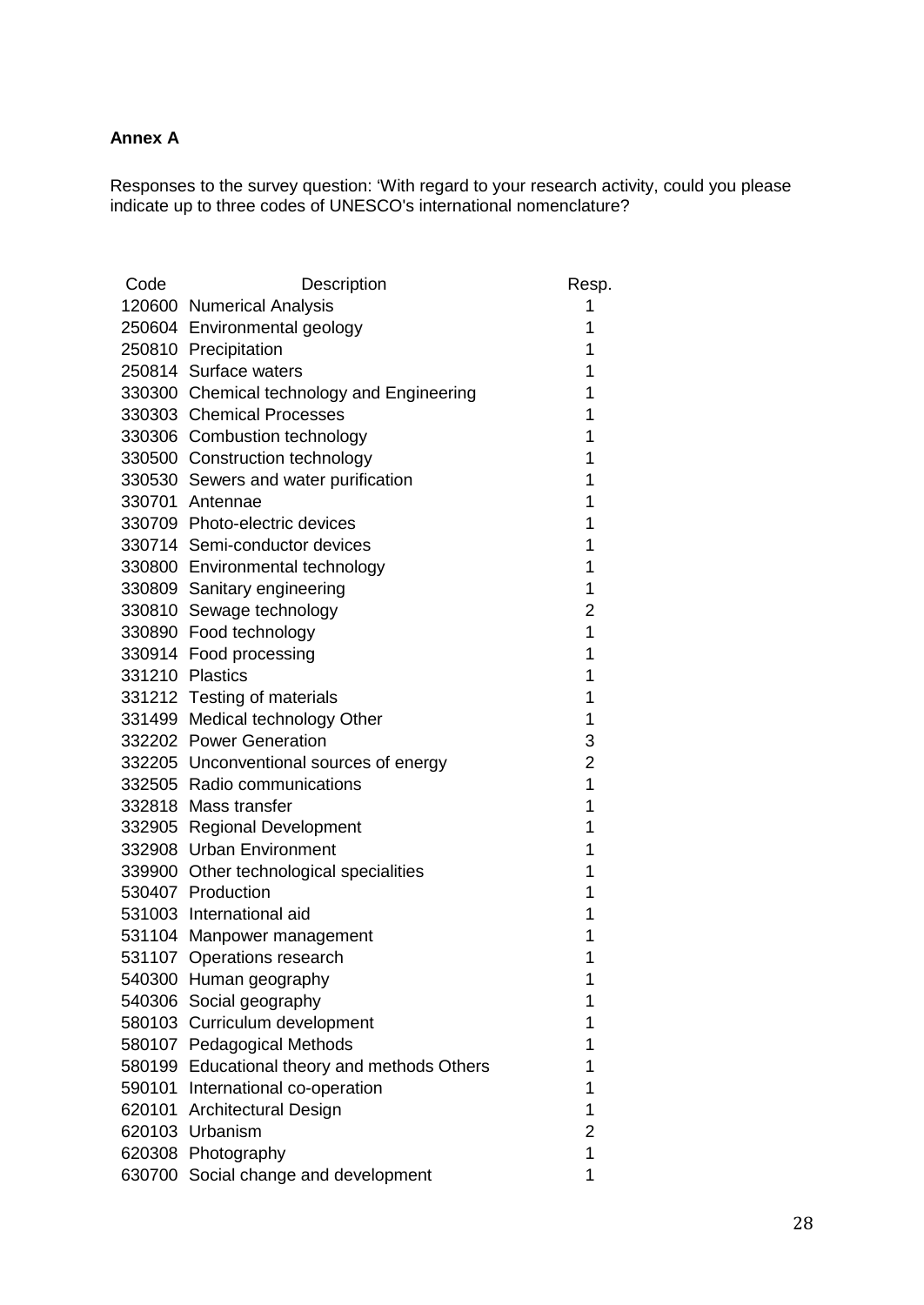| 630702 Developing countries |  |
|-----------------------------|--|
| 631008 Poverty              |  |
| 631106 Urban sociology      |  |
| 710304 Ethics of science    |  |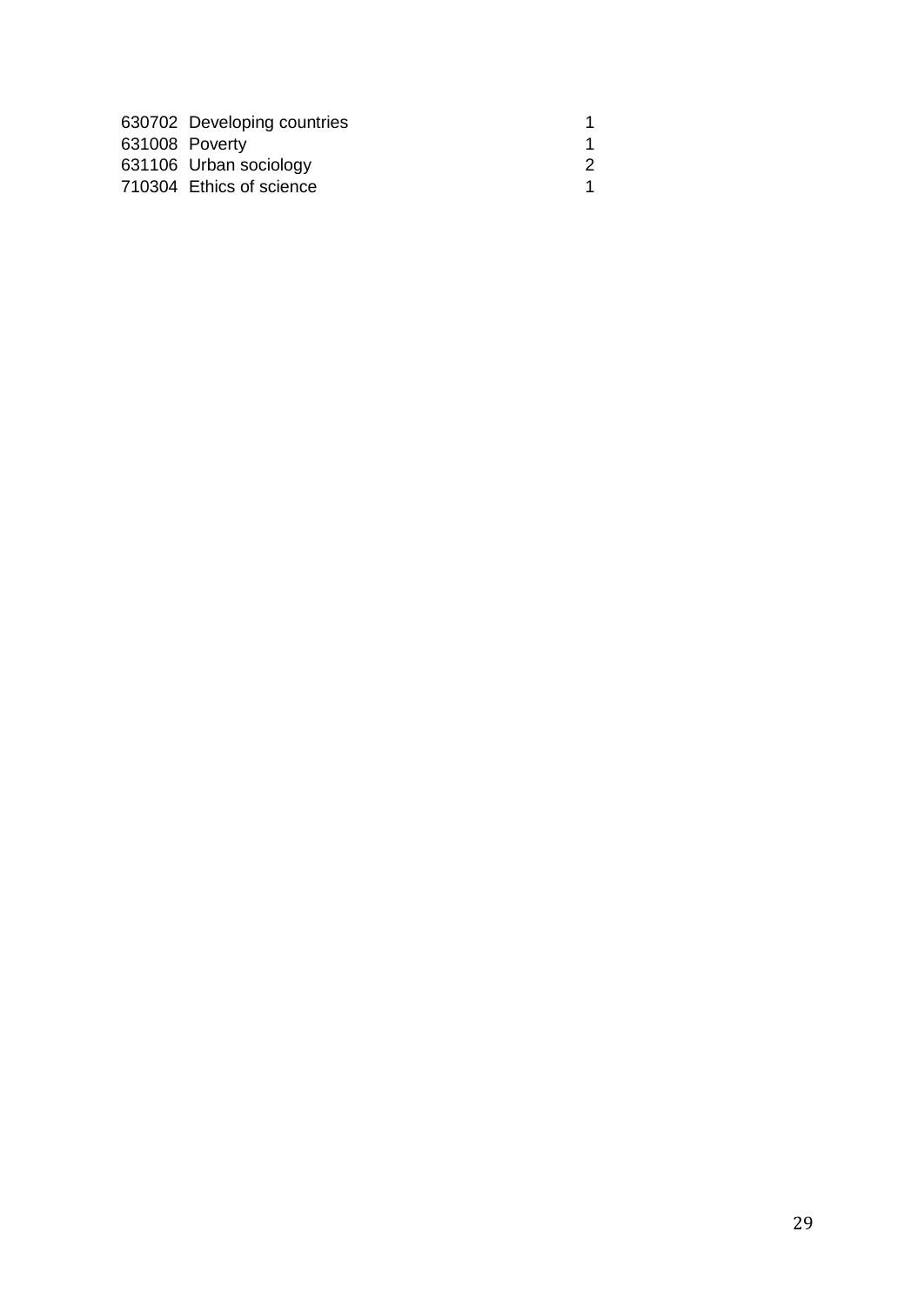#### **References**

- Absell, C.D., 2015. The Lexicon of Development: A Quantitative History of the Language of Development Studies. Iberoam. J. Dev. Stud. 4, 4–34.
- Allen, D., Allenby, B., Bridges, M., Crittenden, J., Davidson, C., Hendrickson, C., Matthews, S., Murphy, C., Pijawka, D., 2008. Benchmarking Sustainable Engineering Education. University of Texas at Austin, Carnegie Mellon University, Arizona State University.
- Barth, M., Rieckmann, M., 2012. Academic staff development as a catalyst for curriculum change towards education for sustainable development: An output perspective. J. Clean. Prod. 26, 28–36. doi:10.1016/j.jclepro.2011.12.011
- Boni, A., Pérez-Foguet, A., 2008. Introducing development education in technical universities: successful experiences in Spain. Eur. J. Eng. Educ. 33, 343–354. doi:10.1080/03043790802088723
- Byrne, E.P., Desha, C.J., Fitzpatrick, J.J., Hargroves, K., 2013. Exploring sustainability themes in engineering accreditation and curricula. Int. J. Sustain. High. Educ. 14, 384– 403. doi:10.1108/IJSHE-01-2012-0003
- Caballero Rodríguez, K., 2013. Academics' satisfaction level towards evaluation systems. Rev. Educ. 360, 483–508. doi:10.4438/1988-592X-RE-2011-360-124
- Cebrián, G., Grace, M., Humphris, D., 2015. Academic staff engagement in education for sustainable development. J. Clean. Prod. 106, 1–16. doi:10.1016/j.jclepro.2014.12.010
- Chadegani, A.A., Salehi, H., Yunus, M.M., Farhadi, H., Fooladi, M., Farhadi, M., Ebrahim, N.A., Aghaei Chadegani, A., Salehi, H., Md Yunus, M.M., Farhadi, H., Fooladi, M., Farhadi, M., Ale Ebrahim, N., 2013. A comparison between two main academic literature collections: Web of science and scopus databases. Asian Soc. Sci. 9, 18–26. doi:10.5539/ass.v9n5p18
- Clark, W.C., Dickson, N.M., 2003. Sustainability science: the emerging research program. Proc. Natl. Acad. Sci. U. S. A. 100, 8059–8061. doi:10.1073/pnas.1231333100
- Crofton, F.S., 2000. Educating for sustainability: Opportunities in undergraduate engineering. J. Clean. Prod. 8, 397–405. doi:10.1016/S0959-6526(00)00043-3
- Davidson, C.I., Hendrickson, C.T., Matthews, H.S., Bridges, M.W., Allen, D.T., Murphy, C.F., Allenby, B.R., Crittenden, J.C., Austin, S., 2010. Preparing future engineers for challenges of the 21st century: Sustainable engineering. J. Clean. Prod. 18, 698–701. doi:10.1016/j.jclepro.2009.12.021
- Egelund Holgaard, J., Hadgraft, R., Kolmos, A., Guerra, A., 2016. Strategies for education for sustainable development - Danish and Australian perspectives. J. Clean. Prod. 112, 3479–3491. doi:10.1016/j.jclepro.2015.09.063
- Fenner, R.A., Ainger, C.M., Cruickshank, H.J., Guthrie, P.M., 2005. Embedding sustainable development at Cambridge University Engineering Department. Int. J. Sustain. High. Educ. 6, 229–241. doi:10.1108/14676370510607205
- Ferrer-Balas, D., Adachi, J., Banas, S., Davidson, C.I., Hoshikoshi, A., Mishra, A., Motodoa, Y., Onga, M., Ostwald, M., 2008. An international comparative analysis of sustainability transformation across seven universities. Int. J. Sustain. High. Educ. 9, 295–316. doi:10.1108/14676370810885907
- Ferrer-Balas, D., Lozano, R., Huisingh, D., Buckland, H., Ysern, P., Zilahy, G., 2010. Going beyond the rhetoric: system-wide changes in universities for sustainable societies. J. Clean. Prod. 18, 607–610. doi:10.1016/j.jclepro.2009.12.009

Foxcroft, C., Paterson, H., Le Roux, N., Herbst, D., 2004. Psychological assessment in South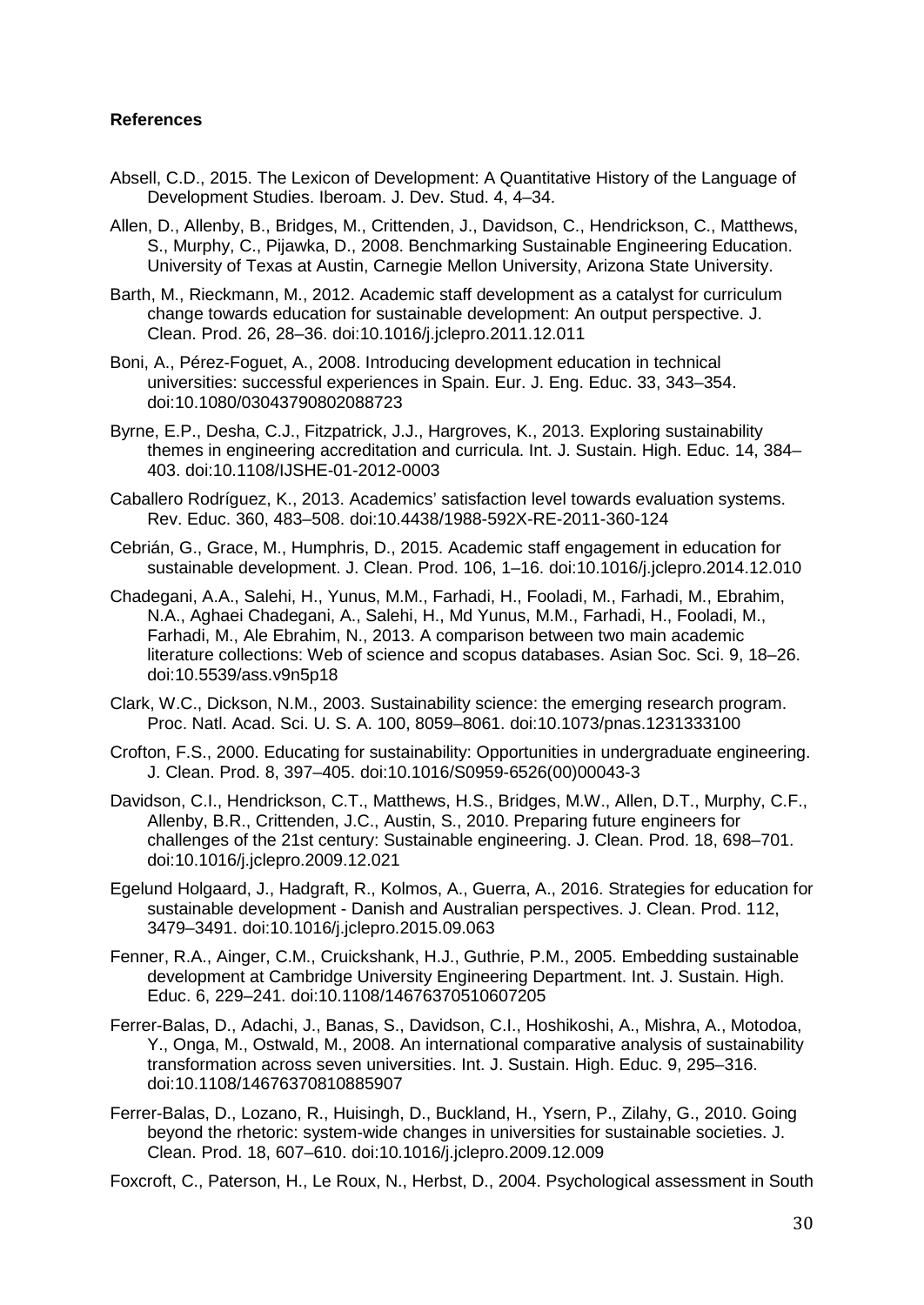Africa: A needs analysis. HSRC Library.

- Gaziulusoy, A.I., Boyle, C., 2013. Proposing a heuristic reflective tool for reviewing literature in transdisciplinary research for sustainability. J. Clean. Prod. 48, 139–147. doi:10.1016/j.jclepro.2012.04.013
- GDEE, 2015. Case studies for developing globally responsible engineers [WWW Document]. URL http://upcommons.upc.edu/handle/2117/88905
- GDEE (Ed.), 2014. Global Dimension in Engineering Education [WWW Document]. URL http://upcommons.upc.edu/handle/2117/26502
- Halbe, J., Adamowski, J., Pahl-Wostl, C., 2015. The role of paradigms in engineering practice and education for sustainable development. J. Clean. Prod. 106, 272–282. doi:10.1016/j.jclepro.2015.01.093
- Hazelkorn, E., 2014. Reflections on a Decade of Global Rankings: What we've learned and outstanding issues. Eur. J. Educ. 49, 12–28. doi:10.1111/ejed.12059
- Hoover, E., Harder, M.K., 2014. What lies beneath the surface? The hidden complexities of organizational change for sustainability in higher education. J. Clean. Prod. 106, 175– 188. doi:10.1016/j.jclepro.2014.01.081
- Hugé, J., Mac-Lean, C., Vargas, L., 2018. Maturation of sustainability in engineering faculties - From emerging issue to strategy? J. Clean. Prod. 172, 4277–4285. doi:10.1016/j.jclepro.2017.07.143
- Kajikawa, Y., Ohno, J., Takeda, Y., Matsushima, K., Komiyama, H., 2007. Creating an academic landscape of sustainability science: an analysis of the citation network. Sustain. Sci. 2, 221–231. doi:10.1007/s11625-007-0027-8
- Krizek, K.J., Newport, D., White, J., Townsend, A.R., 2012. Higher education's sustainability imperative: how to practically respond? Int. J. Sustain. High. Educ. 13, 19–33. doi:10.1108/14676371211190281
- Krogh Hansen, K., Dahms, M.L., Otrel-Cass, K., Guerra, A., 2014. Problem Based Learning and Sustainability: Practice and Potential. Faculty of Engineering and Science, Aalborg University.
- Lang, D.J., Wiek, A., Bergmann, M., Stauffacher, M., Martens, P., Moll, P., Swilling, M., Thomas, C.J., 2012. Transdisciplinary research in sustainability science: practice, principles, and challenges. Sustain. Sci. 7, 25–43. doi:10.1007/s11625-011-0149-x
- Larrán-Jorge, M., Herrera Madueño, J., Calzado Cejas, M.Y.M.Y., Andrades Peña, F.J., 2015. An approach to the implementation of sustainability practices in Spanish universities. J. Clean. Prod. 106, 34–44. doi:10.1016/j.jclepro.2014.07.035
- Lazzarini, B., Pérez-Foguet, A., 2018. Profiling research of the engineering academics who successfully promote education in Sustainable Human Development. J. Clean. Prod. 172, 4239–4253. doi:10.1016/J.JCLEPRO.2017.08.234
- Leal Filho, W., Nesbit, S. (Eds.), 2016. New Developments in Engineering Education for Sustainable Development. Springer. doi:10.1007/978-3-319-32933-8
- Leydesdorff, L., de Moya-Anegón, F., Guerrero-Bote, V.P., 2015. Journal maps, interactive overlays, and the measurement of interdisciplinarity on the basis of Scopus data (1996– 2012). J. Assoc. Inf. Sci. Technol. 66, 1001–1016. doi:10.1002/asi.23243
- Leydesdorff, L., Rafols, I., 2011. Indicators of the interdisciplinarity of journals: Diversity, centrality, and citations. J. Informetr. 5, 87–100. doi:10.1016/j.joi.2010.09.002
- Locke, W., 2014. The Intensification of Rankings Logic in an Increasingly Marketised Higher Education Environment. Eur. J. Educ. 49, 77–90. doi:10.1111/ejed.12060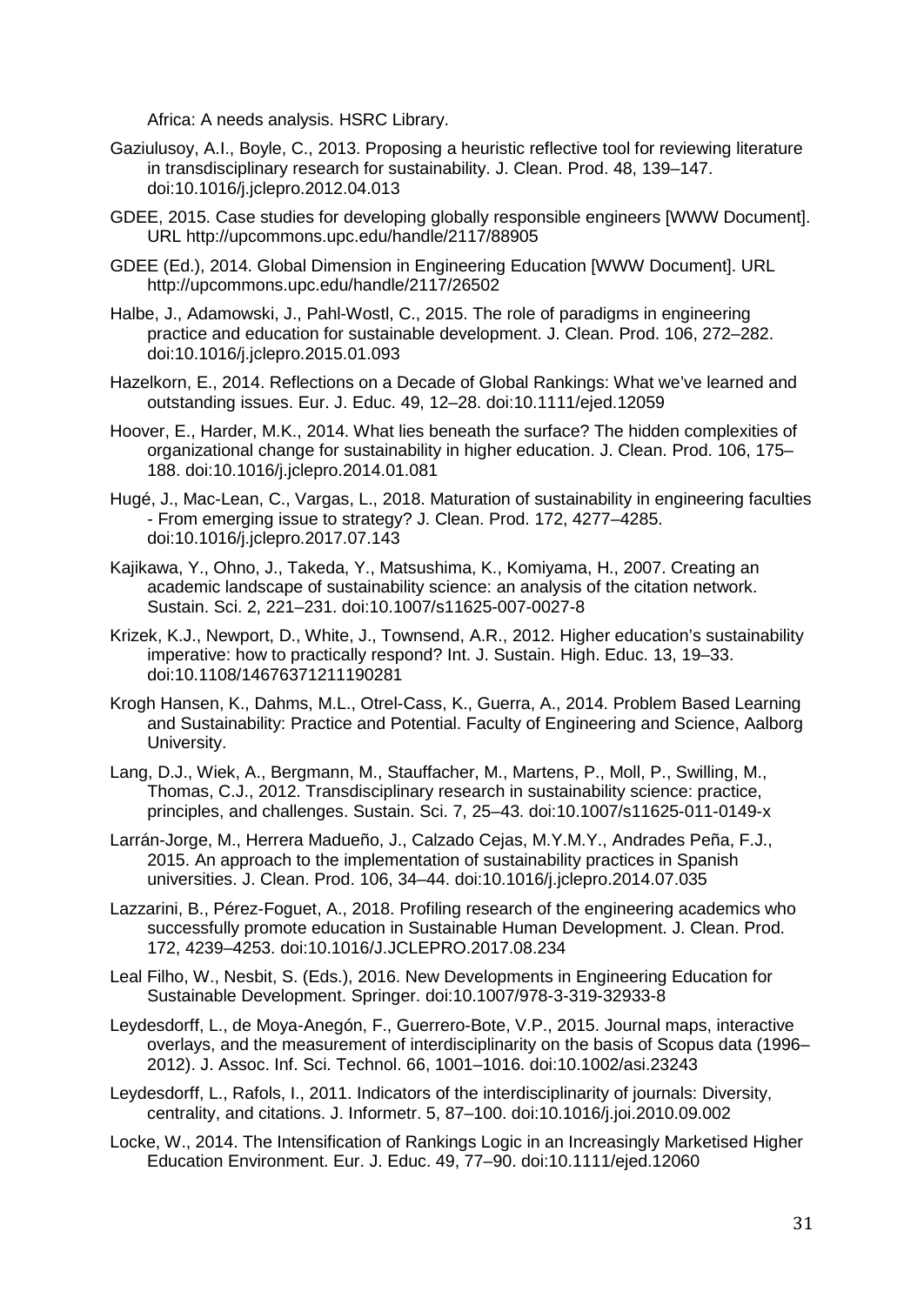- Lozano-García, F.J., Kevany, K., Huisingh, D., 2006. Sustainability in higher education: what is happening? J. Clean. Prod. 14, 757–760. doi:10.1016/j.jclepro.2005.12.006
- Lozano, F.J., Lozano, R., 2014. Developing the curriculum for a new Bachelor's degree in Engineering for Sustainable Development. J. Clean. Prod. 64, 136–146. doi:10.1016/j.jclepro.2013.08.022
- Lozano, R., 2006. Incorporation and institutionalization of SD into universities: breaking through barriers to change. J. Clean. Prod. 14, 787–796. doi:10.1016/j.jclepro.2005.12.010
- Lozano, R., Ceulemans, K., Alonso-Almeida, M., Huisingh, D., Lozano, F.J., Waas, T., Lambrechts, W., Lukman, R., Hugé, J., 2015. A review of commitment and implementation of sustainable development in higher education: results from a worldwide survey. J. Clean. Prod. 108, 1–18. doi:10.1016/j.jclepro.2014.09.048
- Lozano, R., Lozano, F.J., Mulder, K., Huisingh, D., Waas, T., 2013. Advancing Higher Education for Sustainable Development: International insights and critical reflections. J. Clean. Prod. 48, 3–9. doi:10.1016/j.jclepro.2013.03.034
- Morrissey, J., 2013. Regimes of performance: practices of the normalised self in the neoliberal university. Br. J. Sociol. Educ. 36, 614–634. doi:10.1080/01425692.2013.838515
- Mulder, K.F., Ferrer, D., Segalas Coral, J., Kordas, O., Nikiforovich, E., Pereverza, K., 2015. Motivating students and lecturers for education in sustainable development. Int. J. Sustain. High. Educ. 16, 385–401. doi:10.1108/IJSHE-03-2014-0033
- Mulder, K.F., Segalàs, J., Ferrer-Balas, D., 2012. How to educate engineers for/in sustainable development Ten years of discussion, remaining challenges. Int. J. Sustain. High. Educ. 13, 211–218. doi:10.1108/14676371211242535
- Pérez-Foguet, A., Lazzarini, B., Giné, R., Velo, E., Boni, A., Sierra-Castañer, M., Zolezzi, G., Trimingham, R., 2018. Promoting sustainable human development in engineering: Assessment of online courses within continuing professional development strategies. J. Clean. Prod. 172, 4286–4302. doi:https://doi.org/10.1016/j.jclepro.2017.06.244
- Pérez-Foguet, A., Oliete-Josa, S., Saz-Carranza, A., 2005. Development education and engineering: A framework for incorporating reality of developing countries into engineering studies. Int. J. Sustain. High. Educ. 6, 278–303. doi:10.1108/14676370510607241
- Porter, A.L., Cohen, A.S., David Roessner, J., Perreault, M., 2007. Measuring researcher interdisciplinarity. Scientometrics 72, 117–147. doi:10.1007/s11192-007-1700-5
- Porter, A.L., Rafols, I., 2009. Is science becoming more interdisciplinary? Measuring and mapping six research fields over time. Scientometrics 81, 719–745. doi:10.1007/s11192-008-2197-2
- Rose, G., Ryan, K., Desha, C., 2015. Implementing a holistic process for embedding sustainability: A case study in first year engineering, Monash University, Australia. J. Clean. Prod. 106, 229–238. doi:10.1016/j.jclepro.2015.02.066
- Sammalisto, K., Sundström, A., Holm, T., 2015. Implementation of sustainability in universities as perceived by faculty and staff – a model from a Swedish university. J. Clean. Prod. 106, 45–54. doi:10.1016/j.jclepro.2014.10.015
- Segalàs, J., Ferrer-Balas, D., Mulder, K.F., 2010. What do engineering students learn in sustainability courses? The effect of the pedagogical approach. J. Clean. Prod. 18, 275–284. doi:10.1016/j.jclepro.2009.09.012
- Segalàs, J., Ferrer-Balas, D., Svanström, M., Lundqvist, U., Mulder, K.F., 2009. What has to be learnt for sustainability? A comparison of bachelor engineering education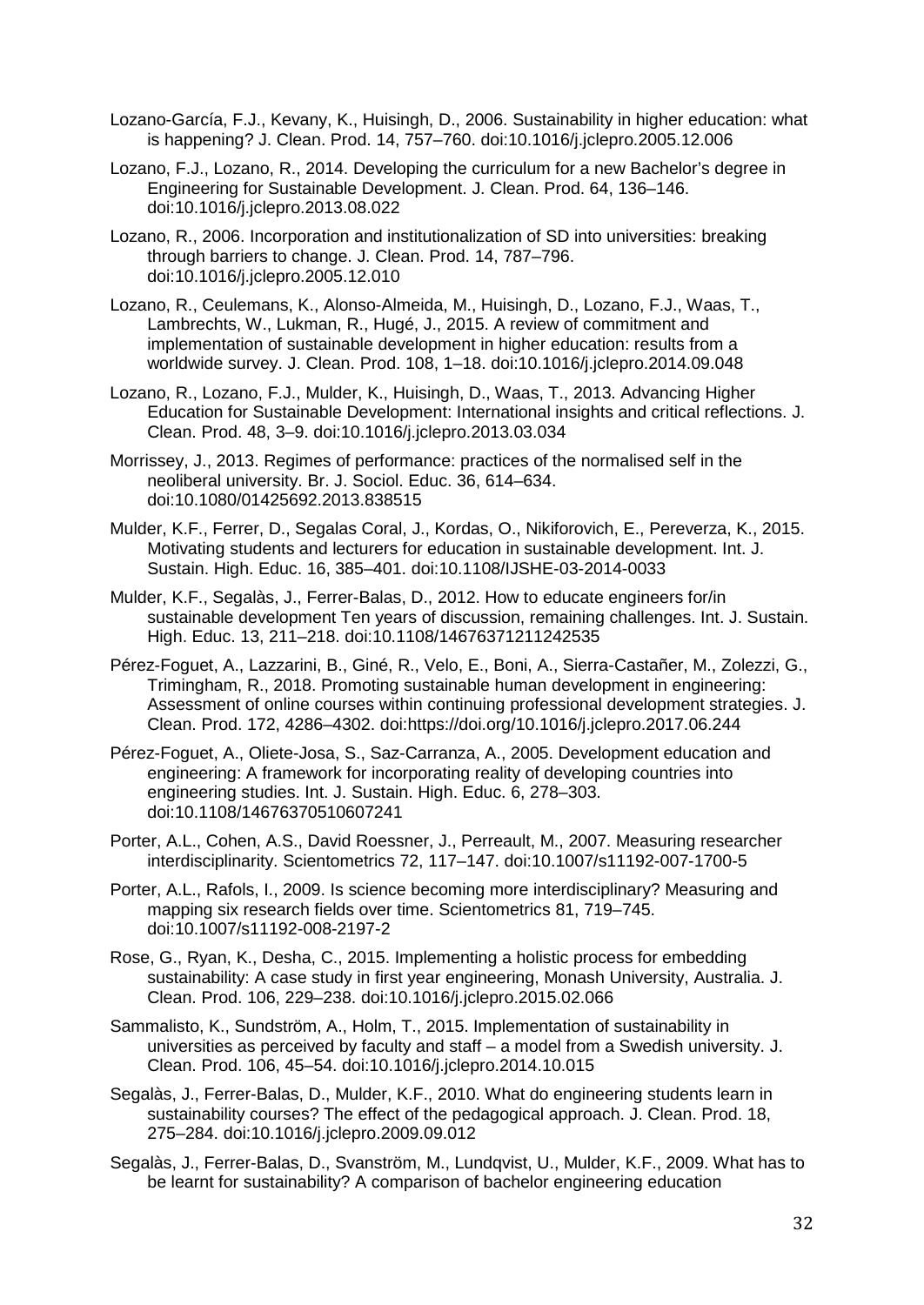competences at three European universities. Sustain. Sci. 4, 17–27. doi:10.1007/s11625-009-0068-2

- Stephens, J.C., Hernandez, M.E., Román, M., Graham, A.C., Scholz, R.W., 2008. Higher education as a change agent for sustainability in different cultures and contexts. Int. J. Sustain. High. Educ. 9, 317–338. doi:10.1108/14676370810885916
- Trimingham, R., Lazzarini, B., Pérez-Foguet, A., Noble, N., Boni, A., Sierra-Castañer, M., Mongera, F., Zolezzi, G., 2016. Global Dimensions in Engineering Education: experiences from a collaborative project, in: Leal, W., Pace, P. (Eds.), Teaching Education for Sustainable Development at University Level. Springer, pp. 175–190. DOI: 10.1007/978-3-319-32928-4\_12
- UN Millennium Project, 2005. Investing In Development: A Practical Plan To Achieve The Millennium Development Goals. Washington, D.C.
- UNESCO, 2014. Shaping the Future We Want. UN Decade of Education for Sustainable Development (2005-2014). Final Report. (Paris, France).
- United Nations, 2015. Millennium Development Goals Report 2015, United Nations.
- Velazquez, L., Munguia, N., Platt, A., Taddei, J., 2006. Sustainable university: what can be the matter? J. Clean. Prod. 14, 810–819. doi:10.1016/j.jclepro.2005.12.008
- Verhulst, E., Lambrechts, W., 2014. Fostering the incorporation of sustainable development in higher education. Lessons learned from a change management perspective. J. Clean. Prod. 106, 189–204. doi:10.1016/j.jclepro.2014.09.049
- von Blottnitz, H., Case, J.M., Fraser, D.M., 2015. Sustainable development at the core of undergraduate engineering curriculum reform: a new introductory course in chemical engineering. J. Clean. Prod. 106, 300–307. doi:10.1016/j.jclepro.2015.01.063
- Wals, A.E.J., 2014. Sustainability in higher education in the context of the UN DESD: a review of learning and institutionalization processes. J. Clean. Prod. 62, 8–15. doi:10.1016/j.jclepro.2013.06.007
- Watson, M.K., Lozano, R., Noyes, C., Rodgers, M., 2013. Assessing curricula contribution to sustainability more holistically: Experiences from the integration of curricula assessment and students' perceptions at the Georgia Institute of Technology. J. Clean. Prod. 61, 106–116. doi:10.1016/j.jclepro.2013.09.010
- White, R.M., 2015. Who am I? The Role(s) of an Academic at a "Sustainable University," in: Leal Filho, W., Brandli, L., Kuznetsova, O., Paço, A.M.F. d. (Eds.), Integrative Approaches to Sustainable Development at University Level. Springer International Publishing, pp. 675–686. doi:10.1007/978-3-319-10690-8
- Wiek, A., Withycombe, L., Redman, C.L., 2011. Key competencies in sustainability: A reference framework for academic program development. Sustain. Sci. 6, 203–218. doi:10.1007/s11625-011-0132-6
- Withycombe Keeler, L., Wiek, A., Lang, D.J., Yokohari, M., van Breda, J., Olsson, L., Ness, B., Morato, J., Segalàs, J., Martens, P., Bojórquez-Tapia, L.A., Evans, J., 2016. Utilizing international networks for accelerating research and learning in transformational sustainability science. Sustain. Sci. 11, 749–762. doi:10.1007/s11625-016-0364-6
- Wood, B.E., Cornforth, S., Beals, F., Taylor, M., Tallon, R., 2016. Sustainability champions? Academic identities and sustainability curricula in higher education. Int. J. Sustain. High. Educ. 17, 342–360. doi:10.1108/IJSHE-12-2014-0171
- Zolezzi, G., Ortigara, A., Bezzi, M., Colombo, E., Mattarolo, L., Collivignarelli, C., Sorlini, S., Vaccari, M., Vitali, F., Mongera, F., Rizzi, I., Armando, G., Cancelliere, G., Fussi, F., 2013. Partnerships between academia and NGOs in technical studies in Italy, in: Imagining Cultures of Cooperation: Universities Networking to Face the New